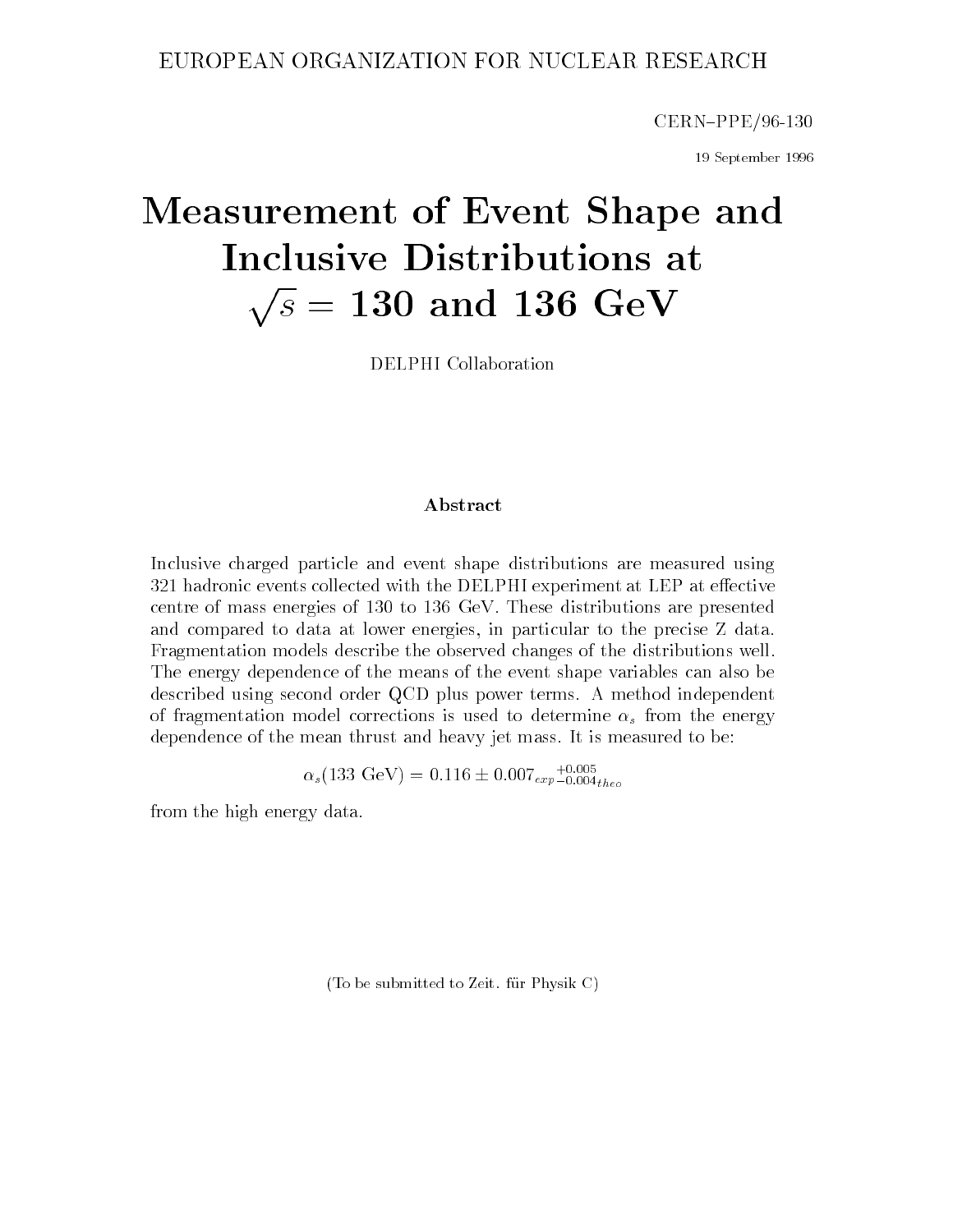P.Abreu<sup>--</sup>, W.Adam<sup>--</sup>, I.Adye<sup>--</sup>, I.Ajmenko<sup>--</sup>, G.D.Alekseev<sup>--</sup>, K.Alemany<sup>--</sup>, P.P.Aliport<sup>--</sup>, S.Almened<sup>--</sup>,<br>U.Amaldi<sup>9</sup>, S.Amato<sup>47</sup>, A.Andreazza<sup>28</sup>, M.L.Andrieux<sup>14</sup>, P.Antilogus<sup>9</sup>, W-D.Apel<sup>17</sup>, B.Àsman<sup>44</sup>,<br>J J-M.Brunet", L.Bugge"", T.Buran"", T.Burgsmueller"", P.Buschmann", A.Buys", S.Cabrera'", M.Caccla"",<br>M.Calvi<sup>28</sup>, A.J.Camacho Rozas<sup>41</sup>, T.Camporesi<sup>9</sup>, V.Canale<sup>38</sup>, M.Canepa<sup>13</sup>, K.Cankocak<sup>44</sup>, F.Cao<sup>2</sup>, F.Carena<sup>9</sup>, L.Carroll<sup>--</sup>, C.Caso<sup>--</sup>, M.V.Castillo Gimenez<sup>--</sup>, A.Cattal<sup>-</sup>, F.R.Cavallo<sup>-</sup>, V.Chabaud<sup>-</sup>, M.Chapkin<sup>--</sup>,<br>Ph.Charpentier<sup>9</sup>, L.Chaussard<sup>25</sup>, P.Checchia<sup>36</sup>, G.A.Chelkov<sup>16</sup>, M.Chen<sup>2</sup>, R.Chierici<sup>45</sup>, P.Chliapnikov<sup>4</sup> W.Da Silva<sup>--</sup>, C.Defoix<sup>-</sup>, A.Deghorain-, G.Della Kicca<sup>--</sup>, P.Delpierre<sup>--</sup>, N.Demaria--, A.De Angelis-,<br>W.De Boer<sup>17</sup>, S.De Brabandere<sup>2</sup>, C.De Clercq<sup>2</sup>, C.De La Vaissiere<sup>23</sup>, B.De Lotto<sup>46</sup>, A.De Min<sup>36</sup>, L.De Paula<sup></sup> U.De Saint-Jean", H.Dijkstra°, L.Di Ciaccio°°, A.Di Diodato°°, F.Djama°°, J.Dolbeau°, M.Donszelmann°,<br>K.Doroba<sup>51</sup>, M.Dracos<sup>10</sup>, J.Drees<sup>52</sup>, K.-A.Drees<sup>52</sup>, M.Dris<sup>32</sup>, J.D.Durand<sup>25</sup>, D.Edsall<sup>1</sup>, R.Ehret<sup>17</sup>, G.Eigen<sup>4</sup> T.Ekelof<sup>48</sup>, G.Ekspong<sup>44</sup>, M.Elsing<sup>52</sup>, J.P.Engel<sup>10</sup>, B.Erzen<sup>43</sup>, M.Espirito Santo<sup>21</sup>, E.Falk<sup>24</sup>, D.Fassouliotis<sup>32</sup>,<br>M.Feindt<sup>9</sup>, A.Fenyuk<sup>42</sup>, A.Ferrer<sup>49</sup>, S.Fichet<sup>23</sup>, T.A.Filippas<sup>32</sup>, A.Firestone<sup>1</sup>, P.-A.Fis F.Fulda-Quenzer<sup>--</sup>, J.Fuster<sup>--</sup>, A.Gallom<sup>32</sup>, D.Gamba<sup>22</sup>, M.Gandelman<sup>22</sup>, C.Garcla<sup>24</sup>, A.Gokieli<sup>51</sup>, B.Golob<sup>43</sup>,<br>G.Gopal<sup>37</sup>, L.Gorn<sup>1</sup>, M.Gorski<sup>51</sup>, Yu.Gouz<sup>45,53</sup>, V.Gracco<sup>13</sup>, E.Graziani<sup>40</sup>, C.Green<sup>22</sup>, A.Gr M.Karlsson—, E.Karvelas—, S.Katsanevas–, E.U.Katsoulis—, K.Keranen–, Tu.Khokhlov—, B.A.Khomenko—,<br>N.N.Khovanski<sup>16</sup>, B.King<sup>22</sup>, N.J.Kiaer<sup>31</sup>, O.Klapp<sup>52</sup>, H.Klein<sup>9</sup>, A.Klovning<sup>4</sup>, P.Kluit<sup>31</sup>, B.Koene<sup>31</sup>, P.Kokkinias<sup>11</sup>, M.Koratzinos<sup>9</sup>, K.Korcyl<sup>18</sup>, V.Kostioukhine<sup>42</sup>, C.Kourkoumelis<sup>3</sup>, O.Kouznetsov<sup>13,16</sup>,<br>M.Krammer<sup>50</sup>, C.Kreuter<sup>17</sup>, I.Kronkvist<sup>24</sup>, Z.Krumstein<sup>16</sup>, W.Krupinski<sup>18</sup>, P.Kubinec<sup>7</sup>, W.Kucewicz<sup>18</sup>,<br>K.K K.Kurvinen<sup>---</sup>, U.Lacasta<sup>--</sup>, I.Laktinen<sup>---</sup>, J.W.Lamsa<sup>-</sup>, L.Lanceri<sup>---</sup>, D.W.Lane<sup>-</sup>, P.Langefeld<sup>--</sup>, V.Lapin<sup>--</sup>,<br>J.P.Laugier<sup>39</sup>, R.Lauhakangas<sup>15</sup>, G.Leder<sup>50</sup>, F.Ledroit<sup>14</sup>, V.Lefebure<sup>2</sup>, C.K.Legan<sup>1</sup>, R.Leitn S.Marti i Garcia<sup>22</sup> , J.Masik<sup>22</sup> , F.Matorras<sup>22</sup> , C.Matteuzzi<sup>29</sup> , G.Matthiae<sup>29</sup> , M.Mazzucato<sup>36</sup> , M.Mc Cubbin<sup>9</sup> , K.Mc Kay", K.Mc Nutty"-, J.Medbo"-, M.Merk"-, U.Meroni"-, S.Meyer", W.I.Meyer", M.Michelotto",<br>E.Migliore<sup>45</sup>, L.Mirabito<sup>25</sup>, W.A.Mitaroff<sup>50</sup>, U.Mjoernmark<sup>24</sup>, T.Moa<sup>44</sup>, R.Moeller<sup>29</sup>, K.Moenig<sup>9</sup>,<br>M.R.Monge<sup>13</sup>, P.Mor M. Pernicka<sup>21</sup>, A. Perrotta<sup>2</sup>, O. Petridou<sup>22</sup>, A. Petrolini<sup>22</sup>, M. Petrovyck<sup>22</sup>, H. 1. Phillips<sup>23</sup>, G. Piana<sup>22</sup>, P. Privitera<sup>38</sup>, N. Pukhaeva<sup>16</sup>, A. Pullia<sup>28</sup>, D. Radojicic<sup>35</sup>, S. Ragazzi<sup>28</sup>, H. Rahmani<sup>32</sup>, J. H.Saarikko<sup>--</sup>, Y.Sacquin<sup>--</sup>, A.Sadovsky<sup>--</sup>, O.Sahr<sup>--</sup>, G.Sajot<sup>--</sup>, J.Sait<sup>--</sup>, J.Sanchez<sup>--</sup>, M.Sannino<sup>--</sup>,<br>M.Schimmelpfennig<sup>17</sup>, H.Schneider<sup>17</sup>, U.Schwickerath<sup>17</sup>, M.A.E.Schyns<sup>52</sup>, G.Sciolla<sup>45</sup>, F.Scuri<sup>46</sup>, P. Y.Sedykh , A.M.Segar , A.Seitz , R.Sekulin , L.Serbelloni , R.C.Shellard , P.Siegrist , R.Silvestre , S.Simonetti F. F.Simonetto A.N.Sisakian R.B.Sitar (H.B.Skaali R.G.Smadja R.N.Smirnov R.O.Smirnova R. G.R.Smith<sup>37</sup>, R.Sosnowski<sup>51</sup>, D.Souza-Santos<sup>6</sup>, T.Spassov<sup>21</sup>, E.Spiriti<sup>40</sup>, P.Sponholz<sup>52</sup>, S.Squarcia<sup>13'</sup>,<br>C.Stanescu<sup>40</sup>, S.Stapnes<sup>33</sup>, I.Stavitski<sup>36</sup>, K.Stevenson<sup>35</sup>, F.Stichelbaut<sup>9</sup>, A.Stocchi<sup>19</sup>, J.Strauss<sup></sup>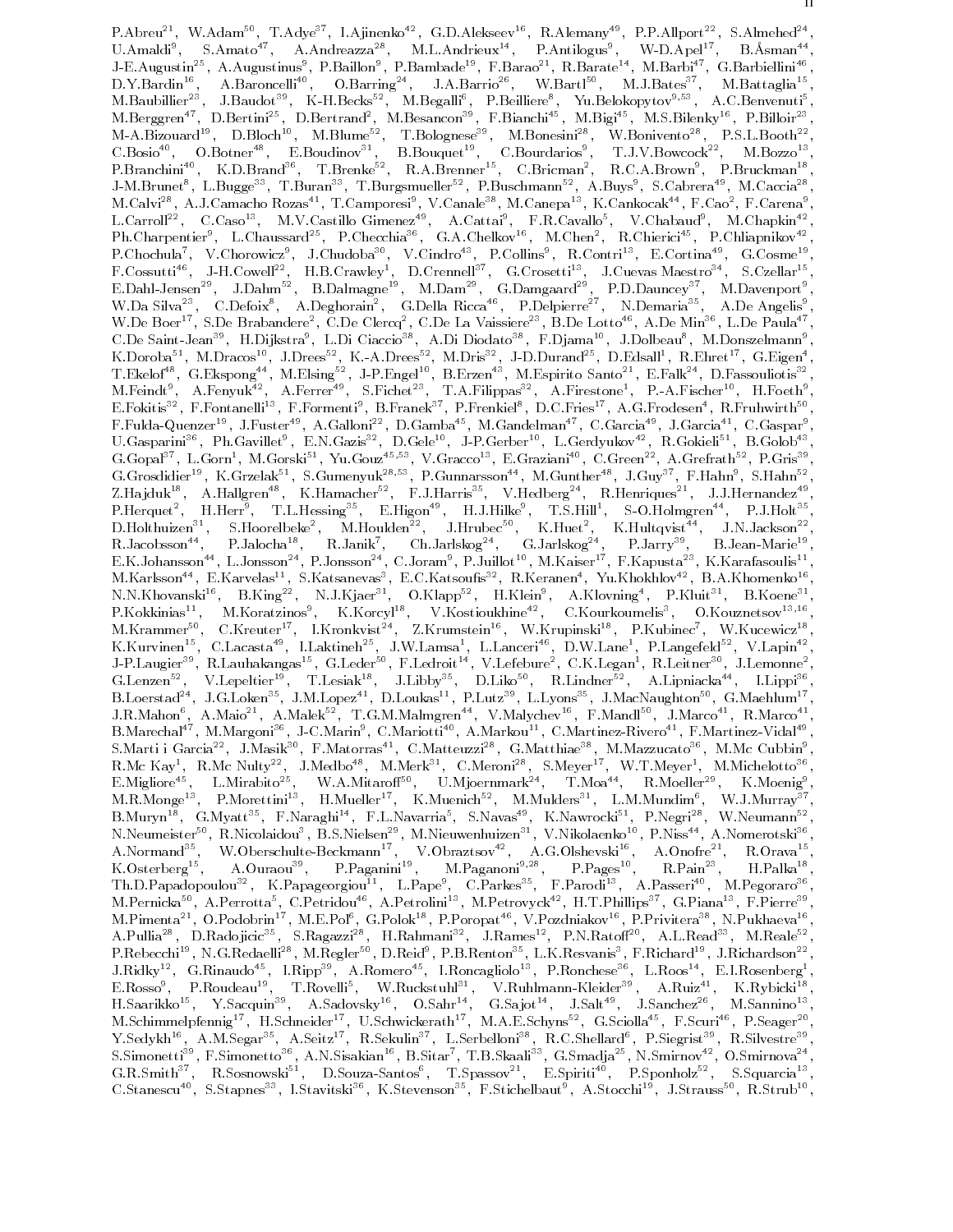B.Stugu", M.Szczekowski<sup>--</sup>, M.Szeptycka<sup>--</sup>, 1.Tabarelli<sup>--</sup>, J.P.Tavernet<sup>--</sup>, O.Tchikilev<sup>--</sup>, J.Thomas<sup>--</sup>,<br>A.Tilquin<sup>27</sup>, J.Timmermans<sup>31</sup>, L.G.Tkatchev<sup>16</sup>, T.Todorov<sup>10</sup>, S.Todorova<sup>10</sup>, D.Z.Toet<sup>31</sup>, A.Tomaradze<sup>2</sup> B. Iome<sup>--</sup>, A. Ionazzo<sup>--</sup>, L. Iortora<sup>--</sup>, G. Iranstromer<sup>--</sup>, D. Irelle<sup>-</sup>, W. Irischuk-, G. Iristram-, A. Irombini--,<br>C.Troncon<sup>28</sup>, A.Tsirou<sup>9</sup>, M-L.Turluer<sup>39</sup>, I.A.Tyapkin<sup>16</sup>, M.Tyndel<sup>37</sup>, S.Tzamarias<sup>22</sup>, B.Ueber L.S.Vertogradov\*5, D.Vilanova\*\*, P.Vincent\*\*, L.Vitale\*\*, E.Vlasov\*\*, A.S.Vodopyanov\*\*, V.Vrba\*\*,<br>H.Wahlen<sup>52</sup>, C.Walck<sup>44</sup>, M.Weierstall<sup>52</sup>, P.Weilhammer<sup>9</sup>, C.Weiser<sup>17</sup>, A.M.Wetherell<sup>9</sup>, D.Wicke<sup>52</sup>,<br>J.H.Wickens<sup>2</sup>, M

<sup>14</sup> Institut des Sciences Nucleaires, IN2P3-CNRS, Universite de Grenoble 1, F-38026 Grenoble Cedex, France

- <sup>18</sup> Institute of Nuclear Physics and University of Mining and Metalurgy, Ul. Kawiory 26a, PL-30055 Krakow, Poland
- <sup>19</sup>Université de Paris-Sud, Lab. de l'Accélérateur Linéaire, IN2P3-CNRS, Bât. 200, F-91405 Orsay Cedex, France
- 20School of Physics and Chemistry, University of Lancaster, Lancaster LA1 4YB, UK

<sup>--</sup> LIP, IST, PUUL - AV. Elias Garcia, 14-1°, P-1000 Lisboa Codex, Portugal

- 22Department of Physics, University of Liverpool, P.O. Box 147, Liverpool L69 3BX, UK
- 23LPNHE, IN2P3-CNRS, Universites Paris VI et VII, Tour 33 (RdC), 4 place Jussieu, F-75252 Paris Cedex 05, France
- <sup>24</sup> Department of Physics, University of Lund, Sölvegatan 14, S-22363 Lund, Sweden
- 25Universite Claude Bernard de Lyon, IPNL, IN2P3-CNRS, F-69622 Villeurbanne Cedex, France

27Univ. d'Aix - Marseille II - CPP, IN2P3-CNRS, F-13288 Marseille Cedex 09, France

- 29Niels Bohr Institute, Blegdamsvej 17, DK-2100 Copenhagen 0, Denmark
- 30NC, Nuclear Centre of MFF, Charles University, Areal MFF, V Holesovickach 2, 180 00, Praha 8, Czech Republic
- 31NIKHEF, Postbus 41882, NL-1009 DB Amsterdam, The Netherlands
- <sup>32</sup>National Technical University, Physics Department, Zografou Campus, GR-15773 Athens, Greece
- 33Physics Department, University of Oslo, Blindern, N-1000 Oslo 3, Norway
- <sup>34</sup> Dpto. Fisica, Univ. Oviedo, C/P. Pérez Casas, S/N-33006 Oviedo, Spain
- 35Department of Physics, University of Oxford, Keble Road, Oxford OX1 3RH, UK
- 36Dipartimento di Fisica, Universita di Padova and INFN, Via Marzolo 8, I-35131 Padua, Italy
- 37Rutherford Appleton Laboratory, Chilton, Didcot OX11 OQX, UK
- 38Dipartimento di Fisica, Universita di Roma II and INFN, Tor Vergata, I-00173 Rome, Italy
- 39CEA, DAPNIA/Service de Physique des Particules, CE-Saclay, F-91191 Gif-sur-Yvette Cedex, France
- <sup>40</sup> Istituto Superiore di Sanita, Ist. Naz. di Fisica Nucl. (INFN), Viale Regina Elena 299, I-00161 Rome, Italy
- <sup>41</sup> Instituto de Fisica de Cantabria (CSIC-UC), Avda. los Castros, S/N-39006 Santander, Spain, (CICYT-AEN93-0832)
- <sup>42</sup> Inst. for High Energy Physics, Serpukov P.O. Box 35, Protvino, (Moscow Region), Russian Federation
- <sup>43</sup> J. Stefan Institute and Department of Physics, University of Ljubljana, Jamova 39, SI-61000 Ljubljana, Slovenia
- 44Fysikum, Stockholm University, Box 6730, S-113 85 Stockholm, Sweden
- 45Dipartimento di Fisica Sperimentale, Universita di Torino and INFN, Via P. Giuria 1, I-10125 Turin, Italy

46Dipartimento di Fisica, Universita di Trieste and INFN, Via A. Valerio 2, I-34127 Trieste, Italy

47 Univ. Federal do Rio de Janeiro, C.P. 68528 Cidade Univ., Ilha do Fundão BR-21945-970 Rio de Janeiro, Brazil

- 48Department of Radiation Sciences, University of Uppsala, P.O. Box 535, S-751 21 Uppsala, Sweden
- <sup>49</sup> IFIC, Valencia-CSIC, and D.F.A.M.N., U. de Valencia, Avda. Dr. Moliner 50, E-46100 Burjassot (Valencia), Spain
- <sup>50</sup> Institut fur Hochenergiephysik, Osterr. Ak ad. d. Wissensch., Nikolsdorfergasse 18, A-1050 Vienna, Austria
- <sup>51</sup> Inst. Nuclear Studies and University of Warsaw, Ul. Hoza 69, PL-00681 Warsaw, Poland
- 52Fachbereich Physik, University of Wuppertal, Postfach 100 127, D-42097 Wuppertal, Germany
- 53On leave of absence from IHEP Serpukhov

<sup>&</sup>lt;sup>1</sup>Department of Physics and Astronomy, Iowa State University, Ames IA 50011-3160, USA

<sup>2</sup>Physics Department, Univ. Instelling Antwerpen, Universiteitsplein 1, B-2610 Wilrijk, Belgium and IIHE, ULB-VUB, Pleinlaan 2, B-1050 Brussels, Belgium

and Faculté des Sciences, Univ. de l'Etat Mons, Av. Maistriau 19, B-7000 Mons, Belgium

<sup>3</sup>Physics Laboratory, University of Athens, Solonos Str. 104, GR-10680 Athens, Greece

<sup>&</sup>lt;sup>4</sup> Department of Physics, University of Bergen, Allégaten 55, N-5007 Bergen, Norway

 $^5$ Dipartimento di Fisica, Università di Bologna and INFN, Via Irnerio 46, I-40126 Bologna, Italy

 $^6$ Centro Brasileiro de Pesquisas Físicas, rua Xavier Sigaud 150, RJ-22290 Rio de Janeiro, Brazil

and Depto. de Fisica, Pont. Univ. Catolica, C.P. 38071 RJ-22453 Rio de Janeiro, Brazil

and Inst. de Física, Univ. Estadual do Rio de Janeiro, rua São Francisco Xavier 524, Rio de Janeiro, Brazil

<sup>7</sup>Comenius University, Faculty of Mathematics and Physics, Mlynska Dolina, SK-84215 Bratislava, Slovakia

<sup>8</sup>College de France, Lab. de Physique Corpusculaire, IN2P3-CNRS, F-75231 Paris Cedex 05, France

<sup>9</sup>CERN, CH-1211 Geneva 23, Switzerland

<sup>10</sup>Centre de Recherche Nucleaire, IN2P3 - CNRS/ULP - BP20, F-67037 Strasbourg Cedex, France

<sup>11</sup> Institute of Nuclear Physics, N.C.S.R. Demokritos, P.O. Box 60228, GR-15310 Athens, Greece

<sup>12</sup>FZU, Inst. of Physics of the C.A.S. High Energy Physics Division, Na Slovance 2, 180 40, Praha 8, Czech Republic

<sup>13</sup>Dipartimento di Fisica, Universita di Genova and INFN, Via Dodecaneso 33, I-16146 Genova, Italy

 $^{15}\rm{Research}$ Institute for High Energy Physics, SEFT, P.O. Box 9, FIN-00014 Helsinki, Finland

<sup>&</sup>lt;sup>16</sup>Joint Institute for Nuclear Research, Dubna, Head Post Office, P.O. Box 79, 101 000 Moscow, Russian Federation

<sup>17</sup> Institut fur Experimentelle Kernphysik, Universitat Karlsruhe, Postfach 6980, D-76128 Karlsruhe, Germany

<sup>26</sup>Universidad Complutense, Avda. Complutense s/n, E-28040 Madrid, Spain

<sup>28</sup>Dipartimento di Fisica, Universita di Milano and INFN, Via Celoria 16, I-20133 Milan, Italy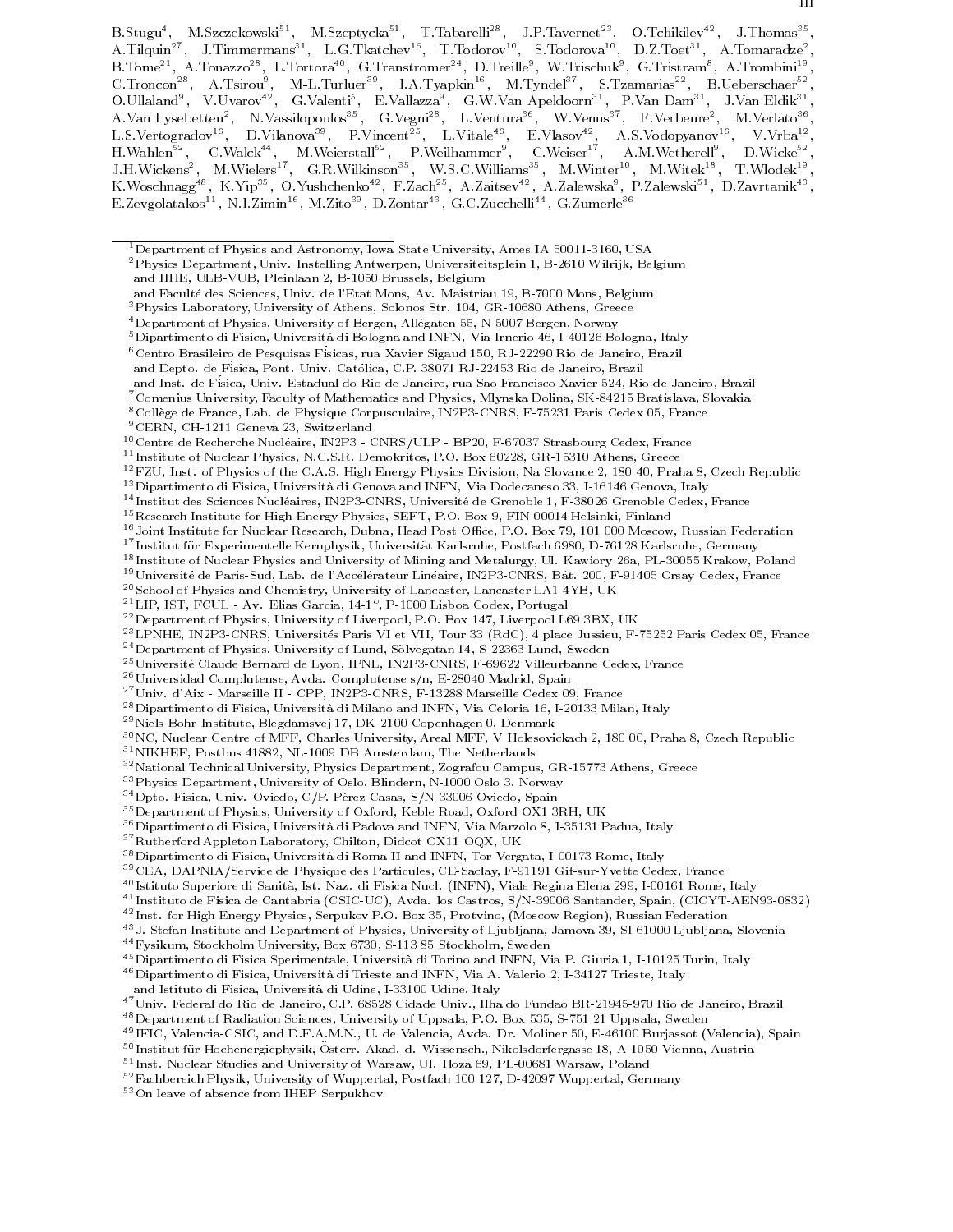# 1 Introduction

The running of the strong coupling constant  $\alpha_s$  is a fundamental prediction of QCD, the theory of strong interactions. It is intimately connected to the properties of asymptotic freedom and confinement at large and small momentum transfer, respectively. Asymptotic freedom allows elementary strong interaction processes at large momentum transfer to be calculated reliably using perturbation theory. Confinement explains why only colour neutral ob jects are observed in nature.

Experimentally it is important to check the precise running of the strong coupling constant, which is predicted by the beta function dened by the renormalization group equation. The running of  $\alpha_s$  is most easily accessible by studying the energy dependence of infrared-safe and collinear-safe event shape measures of the hadronic final state in  $e^+e^-$  annihilation. The  $\alpha_s$  dependence of the average shape measure is predicted in second order QCD [1,2].

The hadronization process (the transformation of partons into observable hadrons) also has an impact on the energy dependence. However, it is expected to show an inverse power law behaviour in energy for many event shape variables, while the running of the strong coupling constant at parton level is logarithmic to first order.

The power law dependence is predicted by Monte Carlo fragmentation models and is also understood in terms of a simple tube model [3]. Even at the Z energy, these contributions are sizeable [4] and lead to signicant uncertainties in the determination of  $\alpha_s$ . In the last few years this topic has attracted much theoretical activity. Power corrections to event shapes have also been predicted due to infrared renormalons, and have been calculated assuming an infrared-regular behaviour of  $\alpha_s$  at low energy scales  $[5{-}8]$ .

This paper presents new experimental results from the high energy run of LEP at 130 GeV and 136 GeV in the autumn of 1995, with the aim of contributing to a better understanding of the energy dependence of event shape distributions. This may lead to a better description of the fragmentation process, which in turn contributes to a more precise study of the energy dependence of the strong coupling constant and finally to a more precise determination of  $\alpha_s$ .

The paper is organized as follows. Section 2 discusses the detector, the data samples, and the cuts and corrections applied to the data. The measured inclusive single particle spectra and event shape distributions are presented in section 3.1 and are compared with corresponding data measured at the Z resonance and with some relevant Monte Carlo fragmentation models. Sections 3.2 and 3.3 present a phenomenological study of the energy dependence of the mean values and integrals over restricted ranges of event shape measures and a determination of  $\alpha_s$  that is independent of fragmentation models. Finally, Section 4 summarizes the results.

### 2 Detector, Data and Data Analysis

The analysis is based on data taken with the DELPHI detector at energies between 130 and 136 GeV with an integrated luminosity of 5:9 pb1 .

DELPHI is a hermetic detector with a solenoidal magnetic field of  $1.2 \text{ T}$ . For this analysis only the tracking system and the electromagnetic calorimetry of DELPHI have been used.

The tracking detectors, which lie in front of the electromagnetic calorimeters, are a silicon micro-vertex detector VD, a combined jet/proportional chamber inner detector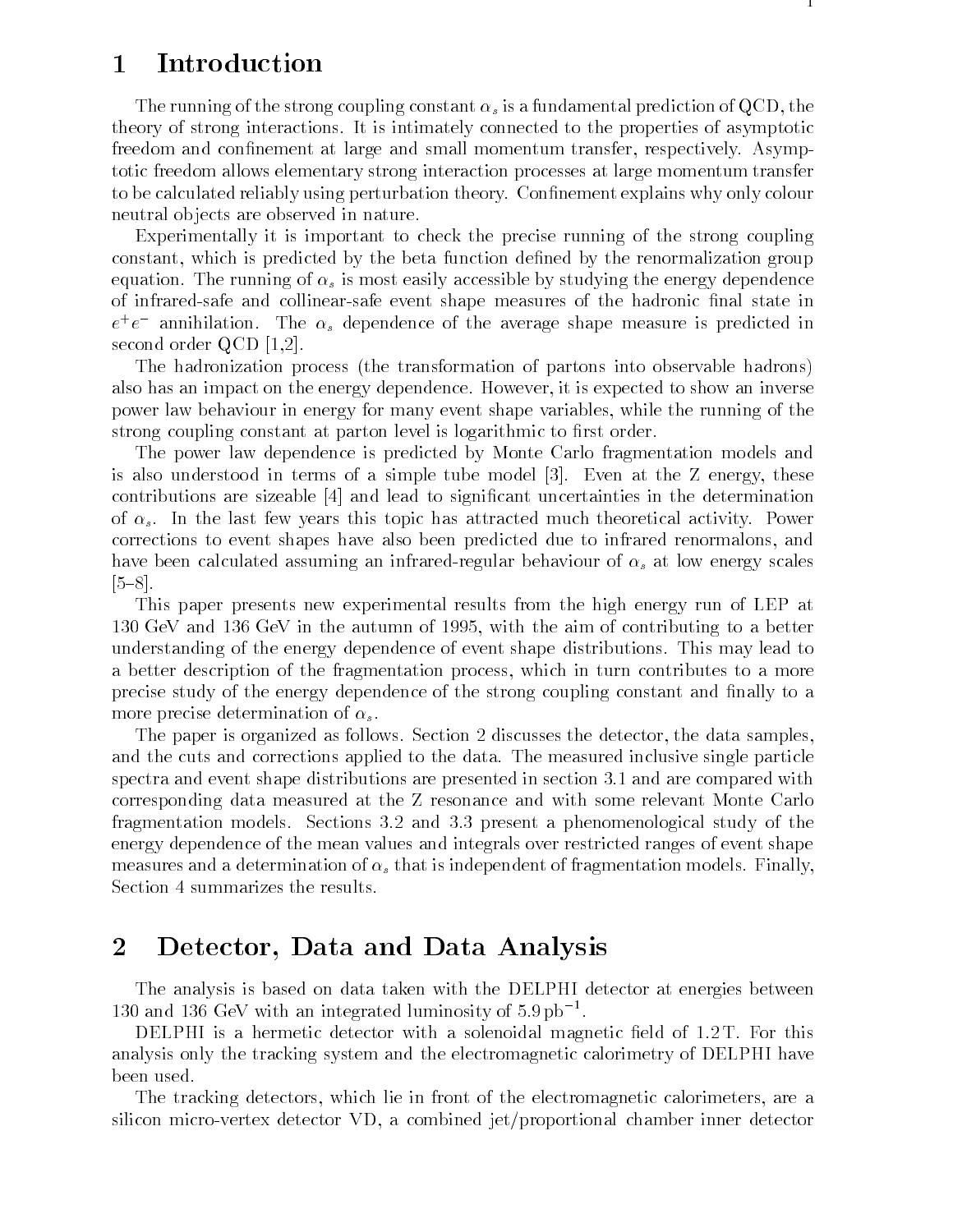ID, a time projection chamber TPC as the major tracking device, and the streamer tube detector OD in the barrel region; and the drift chamber detectors FCA and FCB in the forward region.

The electromagnetic calorimeters are the high density projection chamber HPC in the barrel, and the lead-glass calorimeter FEMC in the forward region. Detailed information about the construction and performance of DELPHI can be found in [9,10].

In order to select well-measured charged particle tracks and electromagnetic clusters, the cuts given in the upper part of Table 1 have been applied; they are similar to those for a related analysis at energies near the Z pole [11]. The cuts in the lower part of Table 1 have been used to select  $e^+e^- \to Z/\gamma \to qq$  events and suppress background processes such as two-photon interactions, beam-gas and beam-wall interactions, and leptonic final states. Furthermore they ensure a good experimental acceptance.

In contrast to the situation at the Z peak, hard initial state radiation (ISR) is important. In many cases the emitted photon reduces the centre of mass energy of the hadronic system to the Z mass. These events are often called "radiative return" events. The last two cuts in Table 1 are the most important in discarding them.

For the first of these two cuts, the event is clustered using the DURHAM algorithm [13] until only 2 jets remain. Assuming a single ISR photon emitted along the beam direction, the apparent  $\gamma$  energy is then calculated from the polar angles of these jets. Events are rejected if this energy,  $E_\gamma^{++},$  exceeds 20 Gev. Fig. 1 compares the reconstructed photon energy spectra in data and simulation (PYTHIA [14]). At  $E_\gamma$   $\approx$  40 GeV, the enhancement due to radiative return events is clearly visible. The agreement between data and simulation is good.

For the second cut, each event is clustered (and forced) into three jets and rejected if any jet is dominated by electromagnetic energy. If an ISR event survives the first cut, one of the three jets is quite likely to be the single photon and thus to have a large fraction of electromagnetic energy.

This selection procedure has an efficiency of about 84% for events with no ISR ( $E_{\gamma}$   $\leq$ 1 GeV), and leads to a contamination below 16% from events with ISR above 20 GeV. A total of 321 events enter the further analysis. Two-photon events are strongly suppressed by the cuts shown in Table 1. They are estimated to be less than 0.3% of the selected sample, and have been neglected.

To correct for limited detector acceptance, limited resolution, and especially for the remaining influence of ISR, the spectra have been corrected using a bin by bin correction factor evaluated from a complete simulation of the DELPHI detector [10]. Events were generated using PYTHIA tuned to DELPHI data at Z energies [11]. In order to examine the corrections due to detector effects and due to ISR separately, the correction factor was split into two terms:

$$
C = C_{det} \times C_{ISR} = \frac{h(f)_{gen, noISR}}{h(f)_{acc, noISR}} \times \frac{h(f)_{acc, noISR}}{h(f)_{acc}},
$$

where  $h(f)$  represents any normalized differential distribution as a function of an observable f. The subscripts "gen" and "acc" refer to the generated spectrum and that accepted after full simulation by the cuts described in Table 1, while " $n oISR$ " implies ISR photon energies below 1 GeV. The correction factors are shown in the upper insets in Figs. 2 - 4. The final correction factors are smooth as a function of the observables and are near unity in all cases. Note, however, that in many cases the detector and ISR corrections compensate each other.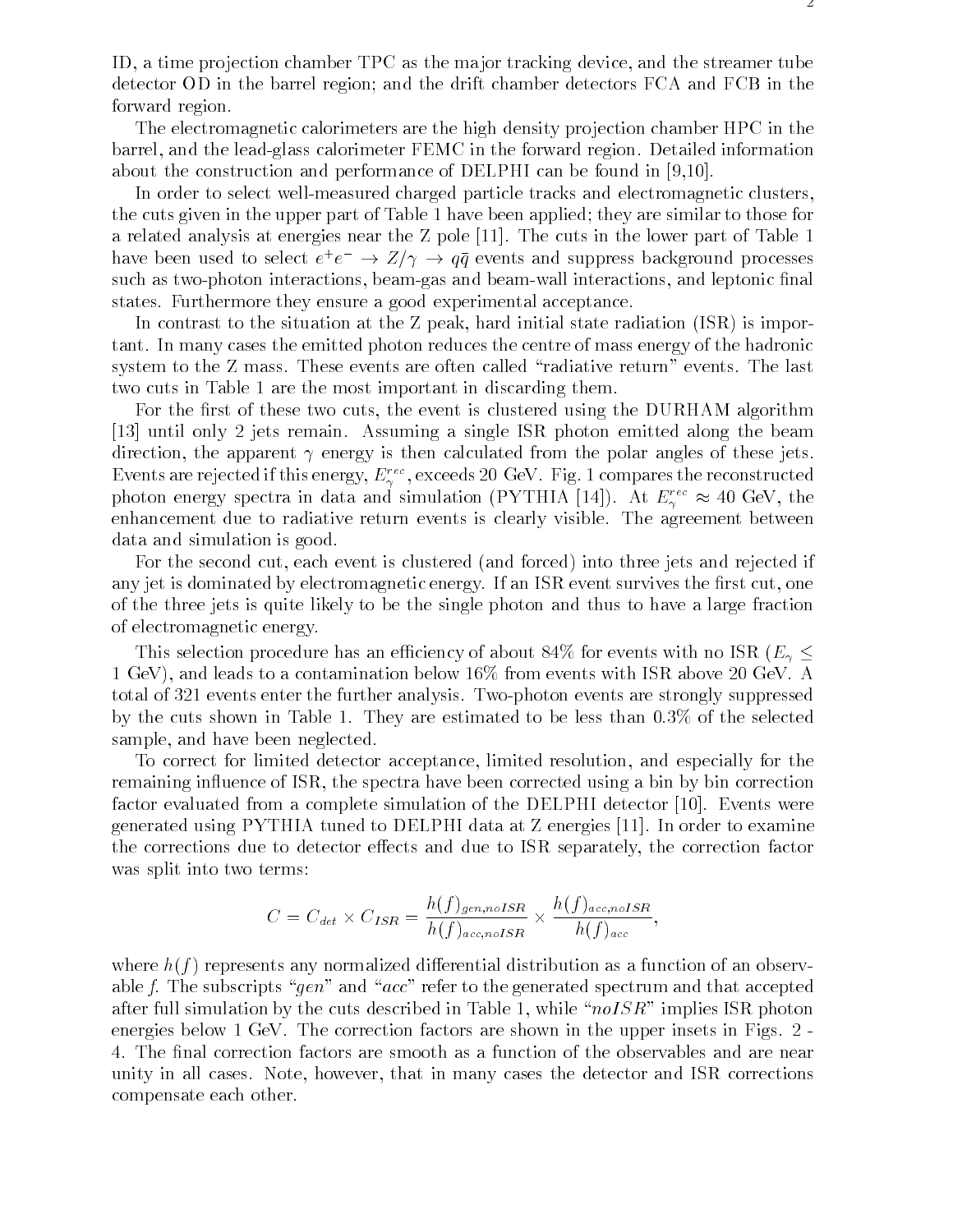|           | $0.2 \text{ GeV} \leq p \leq 100 \text{ GeV}$      |
|-----------|----------------------------------------------------|
|           | $\Delta p/p \leq 1.3$                              |
| Track     | measured track length $\geq 30$ cm                 |
| selection | $160^{\circ} > \theta > 20^{\circ}$                |
|           | distance to I.P in $r\phi$ plane $\leq 4$ cm       |
|           | distance to I.P. in $z \leq 10$ cm                 |
|           | E.M.Cluster 0.5 GeV $\leq E \leq 100$ GeV          |
|           | $N_{charged}\geq 7$                                |
|           | $150^{\circ} \geq \theta_{Thrust} \geq 30^{\circ}$ |
| Event     | $E_{ch}^{Jet1,2} \geq 10 \text{ GeV}$              |
| selection | $E_{ch}^{Jet1} + E_{ch}^{Jet2} \ge 40$ GeV         |
|           | $E_{\gamma}^{rec} \leq 20 \text{ GeV}$             |
|           | $E_{E,M}^{jet}/E^{jet} < 0.95$                     |

Table 1: Selection of tracks, electromagnetic clusters, and events. Here  $p$  is the momentum,  $\theta$  is the polar angle with respect to the beam (likewise  $\theta_{Thrust}$  for the thrust axis),  $r$  is the radial distance to the beam-axis,  $z$  is the distance to the beam interaction point  $\mathcal{L}$  and  $\mathcal{L}$  the beam-axis, is the axis, is the electromagnetic cluster cluster cluster cluster cluster  $\mathcal{L}$ energy;  $N_{charged}$  is the number of charged particles,  $E_{ch}$ . are the energies carried by charged particles in the two highest energy jets when clustering the event to three jets,  $E_\gamma^{\text{rec}}$  is the reconstructed ISR photon energy, and  $E_{E,M}^{\text{rec}}/E^{Jce}$  is the highest fraction of electromagnetic energy in any of the three jets clustered.

To calculate the means and integrals of the event shape variables, the correction factors for the corresponding distributions were smoothed using polynomials and applied as a weight, event by event.

Corrections for ISR have been calculated using both PYTHIA and DYMU3 [15] and are similar. The total systematic error, originating from the fit, the generator, and the cut uncertainties, is small with respect to the statistical error for all distributions and bins, and has therefore been neglected.

### 3 Results

#### 3.1 Inclusive and Shape Distributions and Model Comparisons

Fig. 2 shows corrected inclusive charged particle distributions as a function of  $\xi_p =$  $\ln 1/x_p$  where  $x_p$  is the scaled momentum  $2p/\sqrt{s}$ , the rapidity  $y_s$  with respect to the sphericity axis, and the momentum components transverse to the thrust axis in and out of the event plane,  $p_t$  and  $p_t$  - respectively. The exact definitions of these variables and of the event shape variables used below are comprehensively collected in Appendix A of ref.  $[11]$ . Computer-readable files of the data distributions presented in this paper will be made available on the HEPDATA database [12].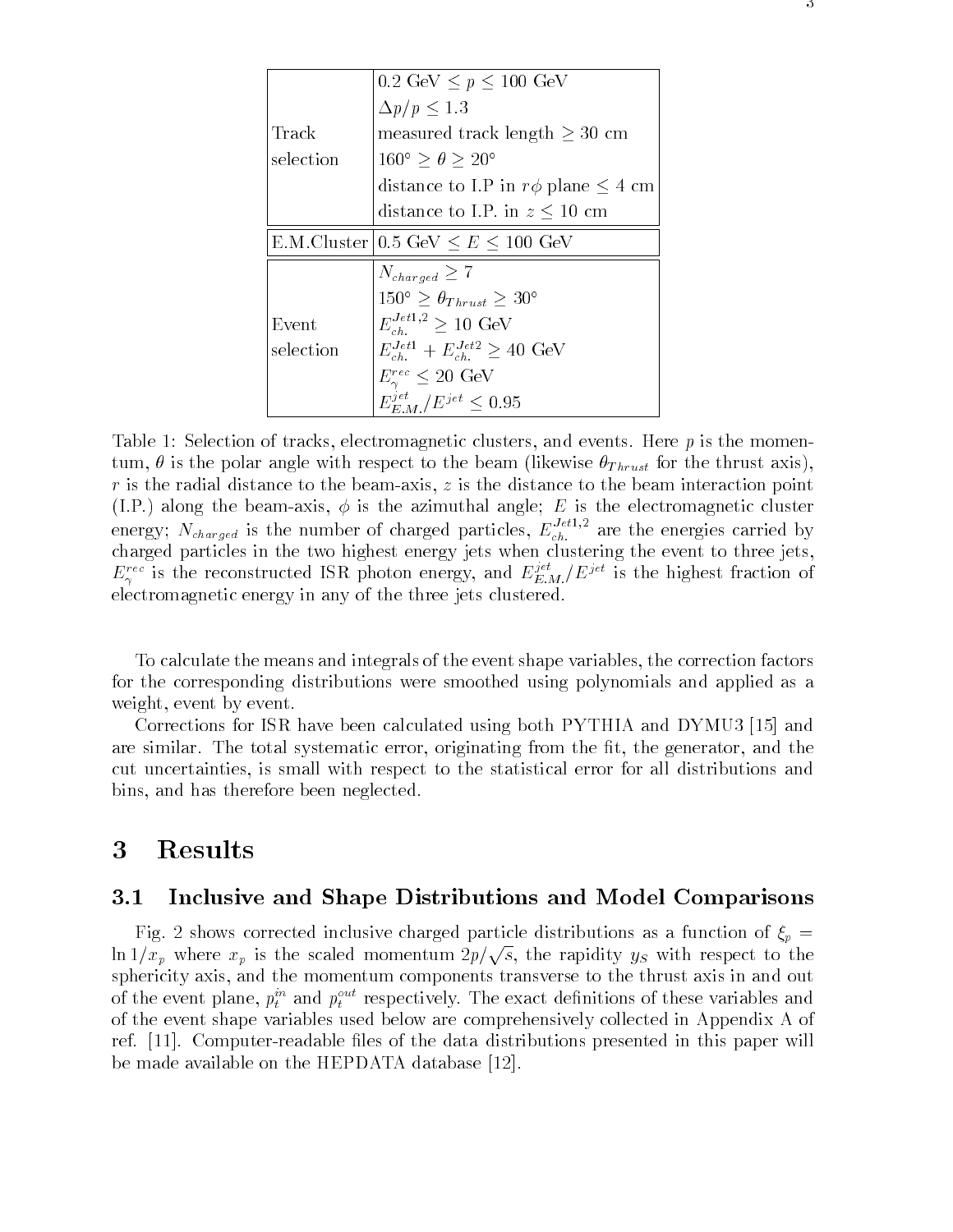In each case, the central plot compares the measured distribution at an average energy of 133 GeV with the predictions of the JETSET 7.4 [14], ARIADNE 4.08' [10], and HERWIG 5.8 [17] parton shower models. For completeness, the corresponding distribution measured at the Z [11] is shown compared to ARIADNE, which was found [11] to describe these data best. The models describe both the Z data and the high energy data well.

A skewed Gaussian [18] was used to fit the maximum of the  $\xi_p$  distribution (Fig. 2a). It is measured to be  $\zeta_-=3.85\pm0.03$ . This corresponds to a shift of  $0.10\pm0.03$  with respect to the  $\Delta$  data  $(\zeta/M_Z) \equiv 3.67 \pm 0.01,$  [19]), to be compared with the change predicted by the MLLA (Modified Leading Log Approximation) [20,21] of:

$$
\Delta \xi^* \approx \frac{1}{2} \cdot \ln \frac{E_{cm}}{M_Z} = 0.19
$$

Given the small statistics of the high energy data, no conclusions are possible about the presence of scaling violation at high momenta, i.e. small  $\xi_p$ .

The rapidity distribution (Fig. 2b) shows the expected increase in multiplicity with centre-of-mass energy. The maximum rapidity is given by:

$$
y_{max} \approx \frac{1}{2} \ln \left( \frac{E_{cm}}{2m_{hadron}} \right)^2,
$$

leading to a shift of the upper "edge" of the rapidity plateau of  $\approx 0.4$ . It can be seen that this expectation is fulfilled in the data.

Large changes are observed in the transverse momentum distributions (Figs. 2c,d). The cross-sections in the tails of the  $p_t^{\ldots}$  and  $p_t^{\ldots}$  distributions increase by factors of about 3 and 2 respectively. This is due to the larger available phase space for hard gluon emission at the higher energy.

It was checked that integrating over the rapidity and the  $p_t$  distributions yields an average total charged multiplicity value consistent with recent measurements from the LEP collaborations  $[22-25]$ .

The lower insets in Fig. 2 show the observed and predicted ratios of the 133 GeV data to the Z data. This ratio is perfectly predicted by all models. This is true even in the case of the  $p_t$  - distribution, which is imperfectly described by the models at the Z. This failure of the  $p_t$  - description presumably comes from the missing higher order terms in the Leading Log Approximation [11,26], which is basic to all parton shower models. If so, it is not expected to appear in the evolution with energy.

Fig. 3 presents the distributions as a function of 1-Thrust  $(1-T)$ , Major  $(M)$ , Minor  $(m)$ , and Oblateness  $(O)$ . Most obvious is the trend to populate small values of  $1-T$ , M and m, and correspondingly to depopulate higher values, at the higher energy. Thus the events appear more 2-jet-like on average. The Minor distribution in lowest order depends quadratically on  $\alpha_s$ , which explains why the depopulation appears most clearly for this variable. For similar reasons, this is also observed for the hemisphere Broadenings  $B_{max}$ ,  $B_{min}$ ,  $B_{sum}$  and  $B_{diff}$  (Fig. 4). Again the behaviour observed in the data is reproduced very well by the models.

Fig. 5 shows the 2-jet, 3-jet, 4-jet and 5-jet rates,  $R_2$ ,  $R_3$ ,  $R_4$  and  $R_5$ , using both the JADE [27] and DURHAM [13] algorithms, as a function of  $y_{cut}$ . The high energy data agree well with the generator predictions tuned to Z data. In particular, there is no signicant excess of multijet events in the data.

<sup>&</sup>lt;sup>†</sup>ARIADNE simulates only the parton shower process and employs the JETSET routines to model the hadronization and decays.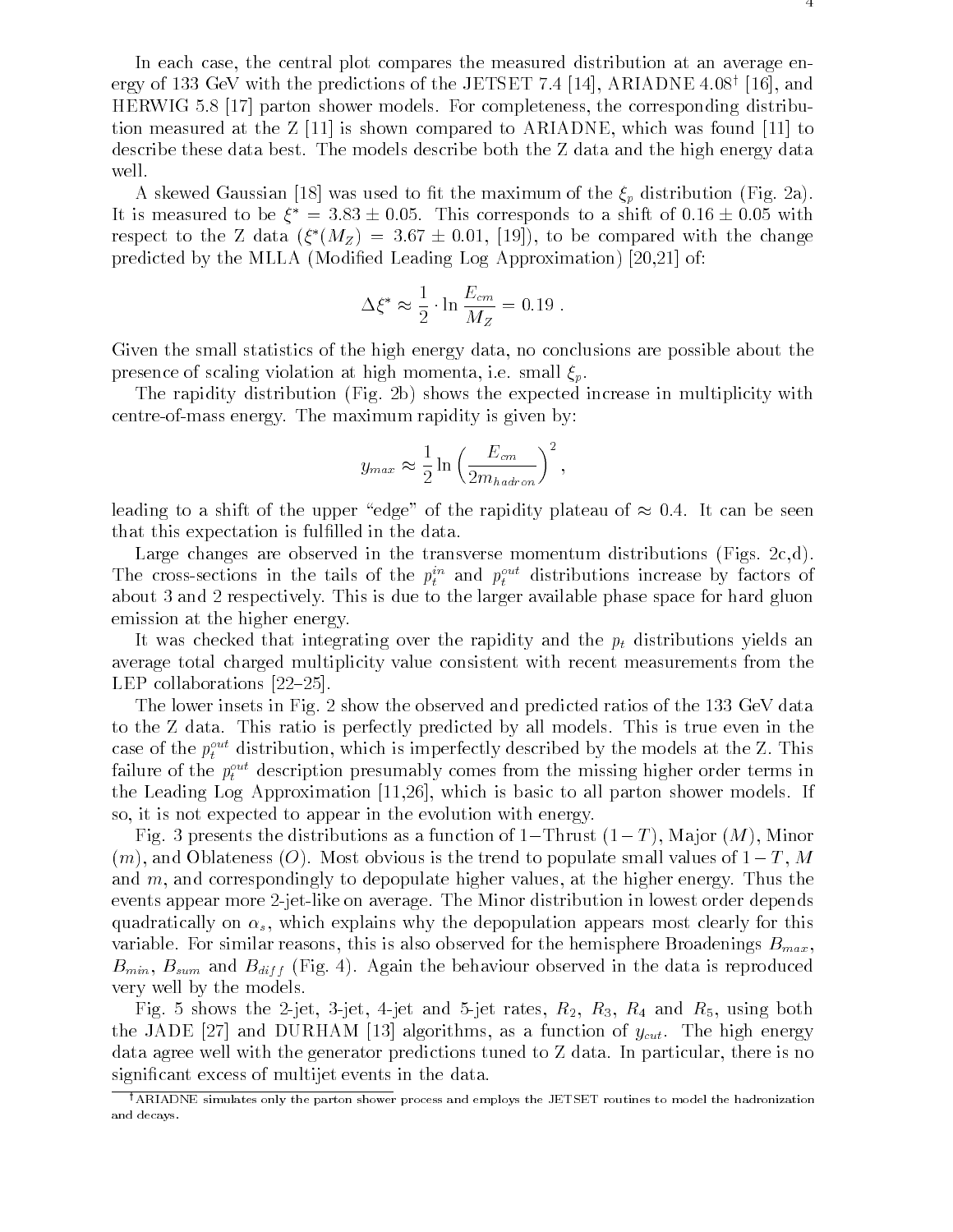## 3.2 Energy Dependence of Event Shapes and Investigation of Leading Power Corrections

Several sources are expected to lead to an energy dependence of event shape distributions [3,4]:

- the logarithmic dependence of the strong coupling constant,  $\alpha_s$ ,
- the hadronization process, leading to a dependence proportional to  $1/E_{cm}$ ,
- renormalons, which are connected to the divergence of perturbation theory at high orders and lead to power suppressed terms proportional to  $1/E_{cm}^c$ ,  $p \ge 1$  [6].

In order to study these contributions, the means of the event shape distributions, their integrals over restricted ranges (denoted by **R** f ) chosen to exclude the 2-jet region, and the 3-jet rates measured at Z energies and at 133 GeV, are compared where possible with the data of other experiments, mainly at lower energies [28]. The measured values are given in Table 2.

| Observable                                                                                               | $E_{cm} = 91.2 \text{ GeV } E_{cm} = 133 \text{ GeV}$                                                |                     |  |
|----------------------------------------------------------------------------------------------------------|------------------------------------------------------------------------------------------------------|---------------------|--|
| $\langle 1-T \rangle$                                                                                    | $0.0678 \pm 0.0002$                                                                                  | $0.0616 \pm 0.0034$ |  |
|                                                                                                          | $0.0533 \pm 0.0001$                                                                                  | $0.0506 \pm 0.0030$ |  |
| $\begin{pmatrix} M_h^2 \ \overline{E_{vis}^2} \ \overline{M_d^2} \ \overline{E_{vis}^2} \ \end{pmatrix}$ | $0.0331 \pm 0.0001$                                                                                  | $0.0337 \pm 0.0026$ |  |
| $\langle B_{sum} \rangle$                                                                                | $0.1144 \pm 0.0003$                                                                                  | $0.1050 \pm 0.0036$ |  |
| $\langle B_{max}\rangle$                                                                                 | $0.0767 \pm 0.0002$                                                                                  | $0.0730 \pm 0.0037$ |  |
| $\int (1-T)$                                                                                             | $T < 0.8$   $0.0130 \pm 0.0005$                                                                      |                     |  |
|                                                                                                          | $\int \frac{M_h^2}{E_{\text{max}}^2}$ $\frac{M_h^2}{E_{\text{max}}^2} > 0.1 \Big  0.0209 \pm 0.0005$ |                     |  |
| $\int EEC$                                                                                               | $ \cos \theta $ < 0.5   0.0939 $\pm$ 0.0011                                                          | $0.094 \pm 0.010$   |  |
| $\int B_{sum}$                                                                                           | $B_{sum} > 0.2   0.0218 \pm 0.0002$                                                                  |                     |  |
| $\int B_{max}$                                                                                           | $B_{max} > 0.1   0.0355 \pm 0.0001$                                                                  |                     |  |
| $R_3^{Jade}$                                                                                             | $(y_{cut} = 0.08)   0.1821 \pm 0.0007$                                                               | $0.182 \pm 0.024$   |  |
| $R_{3}^{Durham}$                                                                                         | $(y_{cut} = 0.04)   0.1449 \pm 0.0006$                                                               | $0.142 \pm 0.021$   |  |

Table 2: Event shape means, integrals, and 3-jet event rates at the Z and at 133 GeV. The ranges of the integrals are restricted in order to largely exclude the contribution of 2-jet events. There are too few events to calculate them at 133 GeV, except in the EEC case.

Fig. 6 compares the energy dependence of several of these observables with the predictions of the ARIADNE, HERWIG, and JETSET parton shower models. The models, which have been tuned to DELPHI data taken at Z energies [11], agree very well with the experimental data over the whole energy range. Thus the models seem to account correctly for the different sources of energy dependence quoted above. Some discrepancies between the models are visible at lower energies. At higher energies, the agreement is good.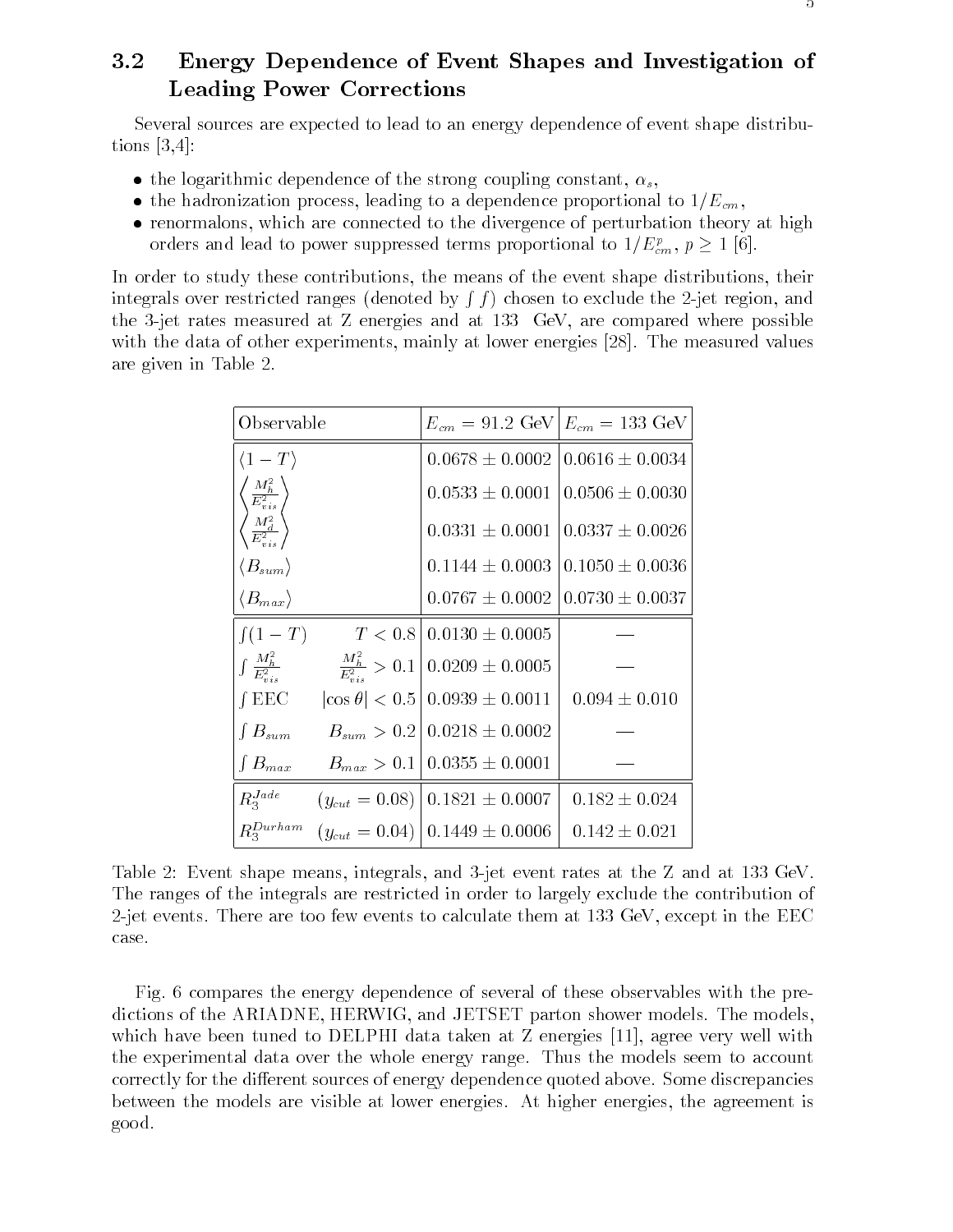The model predictions at the "parton level", i.e. before hadronisation, are shown as well. The difference between the "hadron level" and "parton level" predictions indicates the size of the so called "hadronisation correction" applied in most  $\alpha_s$  analyses of event shape distributions. The model dependence of this difference can be taken as a measure of the uncertainty of this correction. The in
uence of the hadronisation is strongest for the integral of the energy-energy correlation  $\int EEC$ , and for  $\langle 1 - T \rangle$  and  $\langle B_{sum} \rangle$ . The correction is smaller for the wide hemisphere broadening  $\langle B_{max} \rangle$  and the heavy hemisphere mass  $\langle M_{\tilde{h}}/E_{vis}\rangle$ . This is expected, since the low mass side of an event enters in  $\int\text{EEC}, \ \langle 1-T\rangle$  and  $\langle B_{sum}\rangle$ , but does not appear in the calculation of  $\langle M_h^2/E_{vis}^2\rangle$  and  $\langle D_{max}\rangle$ . For the difference of hemisphere masses,  $\langle M_{\bar{d}}/E_{vis} \rangle$ , as expected, the hadronisation effects largely cancel: the parton level expectation is above the hadron level one for this observable. The jet rates  $R_3$ <sup>222</sup> and  $R_3$ <sup>22222</sup> show a more complex behaviour: the hadronisation correction first falls rapidly with increasing energy; then at medium energies it changes sign; and finally it becomes very small  $(5\%$  for all models) at the highest energies displayed.

rigure r shows integrals of the  $(1 - I)$ ,  $M_h/L_{vis}$ ,  $D_{sum}$  and  $D_{max}$  distributions over the restricted ranges of the variables chosen to largely exclude 2-jet events (see Table 2). At the hadron level, the models describe the data well. The differences between the hadron level predictions and the corresponding parton level predictions vanish much faster (approximately like 1/  $E^-_{cm}$  ) than for the corresponding mean values. This is different from the behaviour of the  $fEEC$  data in Fig. 6 (for which 2 jet events are also largely excluded): the slower fall-off of the hadronisation correction is preserved in the case of this variable. This behaviour of  $/EEC$  has been predicted in [6].

The comparisons of the models with the energy dependence of the shape observables suggest that the variables  $M_h^{\tau}/E_{vis}^{\tau}$ ,  $D_{max}^{\tau}$ , and the jet rates can be calculated most reliably, because the hadronisation corrections are particularly small for these variables at high energy.

In order to assess the sizes of the individual contributions, the energy dependence of each event shape mean for which lower energy data are available was fitted by :

$$
\langle f \rangle = \frac{1}{\sigma_{tot}} \int f \frac{d\sigma}{df} df = \langle f_{pert} \rangle + \langle f_{pow} \rangle \quad , \tag{1}
$$

and similarly for each restricted-range integral, where

 $\bullet$   $_{Jpert}$  is the  $\mathcal{O}(\alpha_s)$  expression for the event shape distribution:

$$
\langle f_{pert}\rangle = \frac{\alpha_s(\mu)}{2\pi} \cdot A \left(1 - \frac{\alpha_s(E_{cm})}{\pi}\right) + \left(\frac{\alpha_s(\mu)}{2\pi}\right)^2 \cdot \left(A \cdot 2\pi b_0 \cdot \log \frac{\mu^2}{E_{cm}} + B\right) (2)
$$

where A and B are parameters available from theory [1],  $b_0 = (33 - 2N_f)/12\pi$ , and  $\mu$  is the renormalisation scale,

 $\bullet$   $f_{pow}$  is a simplified power dependence with free parameters  $C_1$  and  $C_2$  to account for the fragmentation plus renormalon dependence:

$$
\langle f_{pow} \rangle = \frac{C_1}{E_{cm}} + \frac{C_2}{E_{cm}^2}.\tag{3}
$$

The results of these fits are presented in Table 3 and compared with the data in Fig. 8.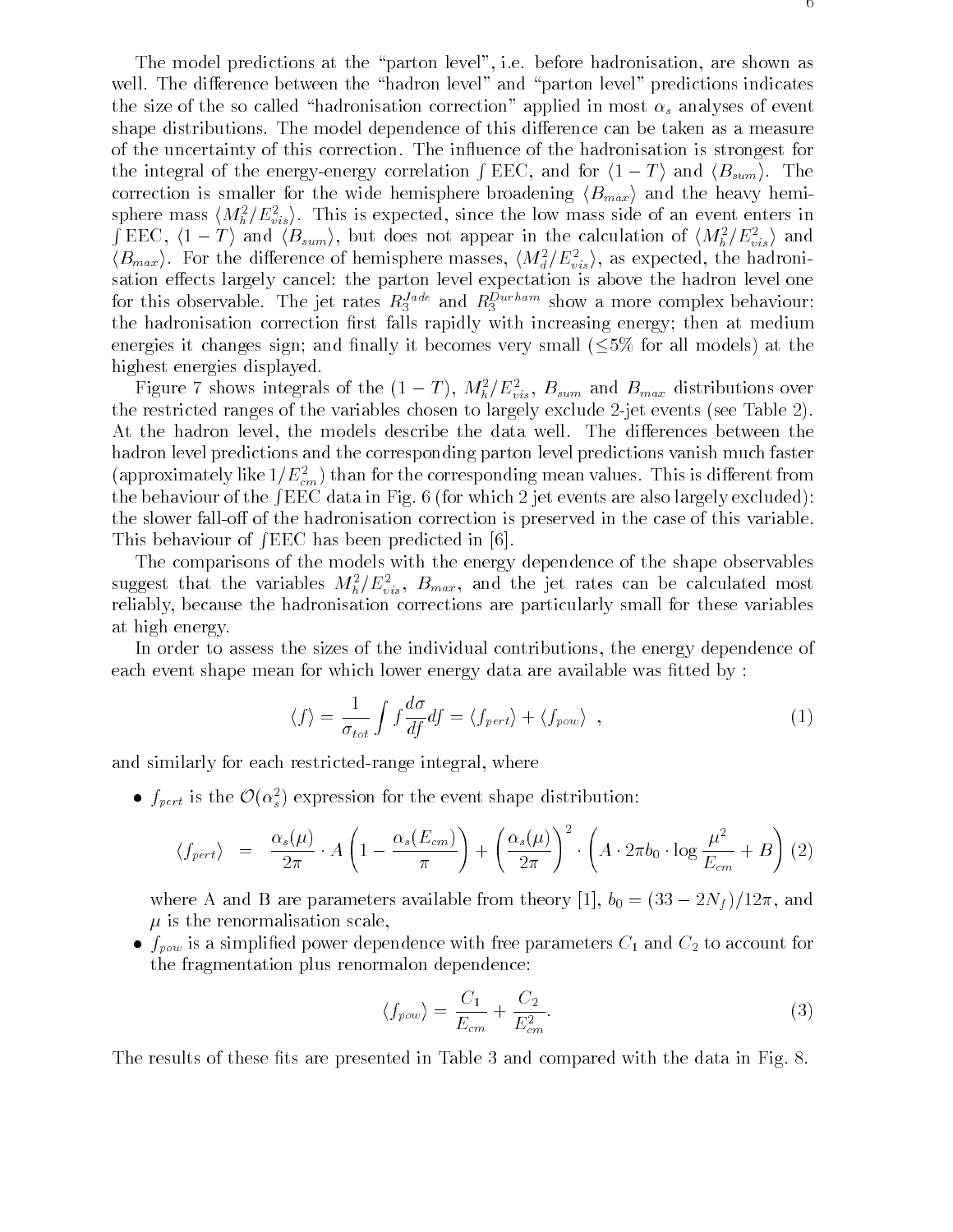

<sup>7</sup>

Figure 1: Reconstructed energy spectrum of photons from initial state radiation (ISR). The peak at  $E_{\gamma}^{\gamma}$  hear 40 GeV due to radiative return to the Z is clearly seen. Events with  $E_\gamma^{\gamma\gamma\gamma}$  above 20 GeV are rejected in this analysis. The dotted histogram shows the  $E_\gamma$  and distribution for fully simulated events generated with  $E_\gamma \geq 20\,\,{\rm GeV}$ .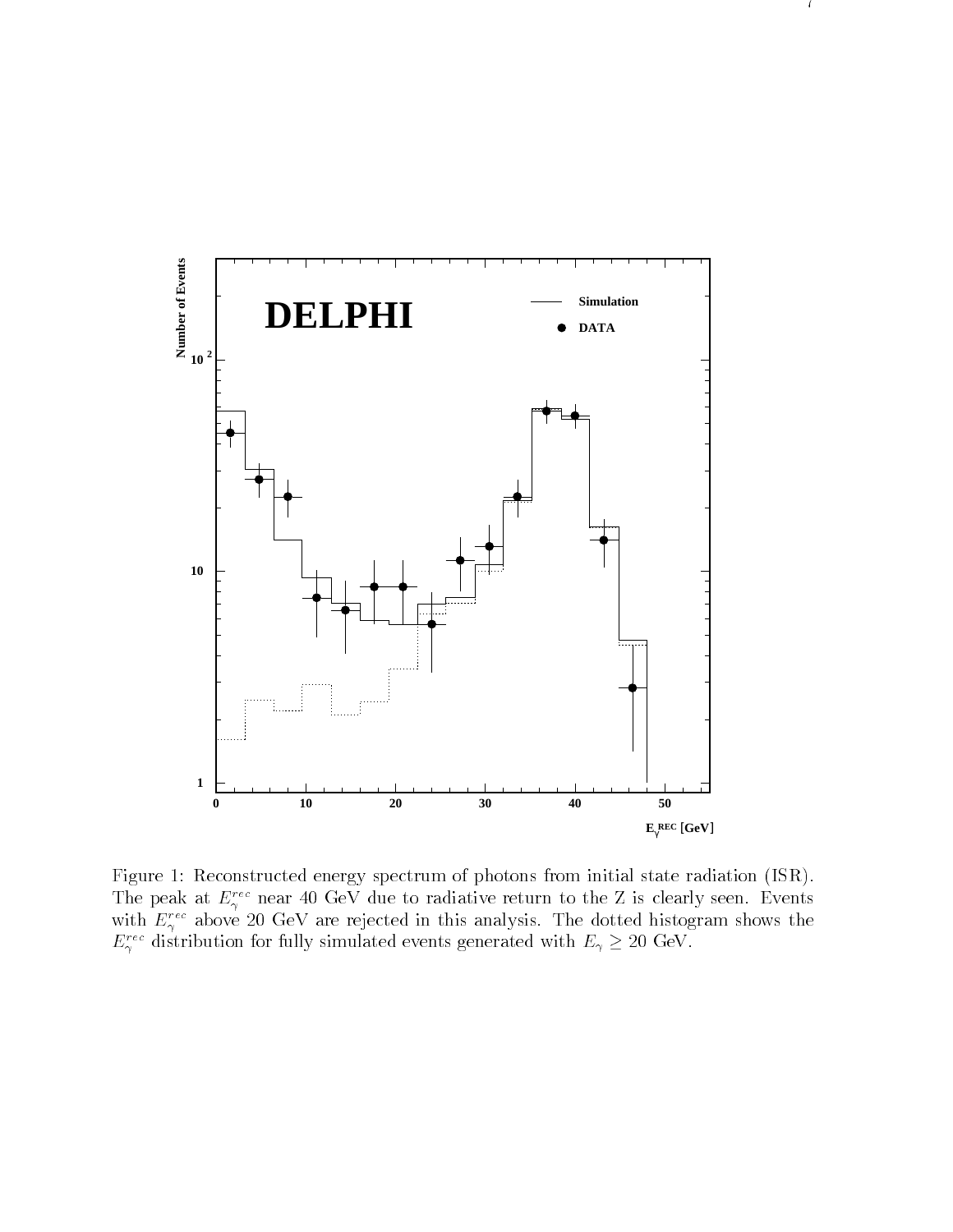

Figure 2: The four central plots show inclusive charged particle distributions at 133 GeV (full circles) and at the Z (open circles) as a function of  $(a)$   $\zeta_p$ ,  $(b)$   $ys$ ,  $(c)$   $p_t^{\alpha}$ , and (a)  $p_t^*$ . The curves show the predictions from ANIADNE 4.8 (full curve for 155 GeV, dotted for the Z) and, for 133 GeV only, from JETSET 7.4 (dashed) and HERWIG 5.8 (dot-dashed). The upper insets display the correction factors explained in the text: the dashed line shows the detector correction, the dotted line the ISR correction, and the full line the total correction. The lower insets show the ratio of the 133 GeV data to the Z data and the corresponding model predictions.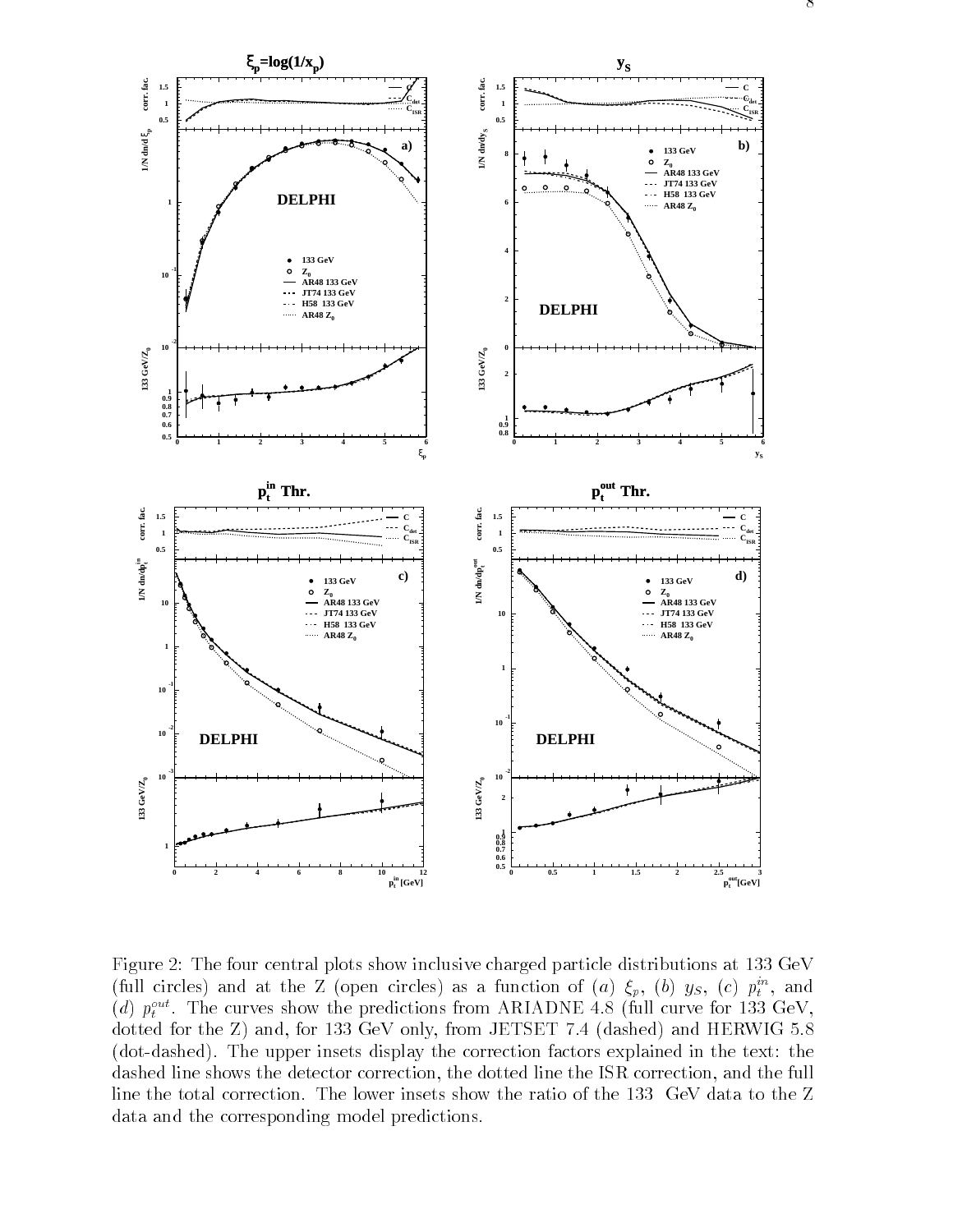

Figure 3: (a) 1-Thrust, (b) Major, (c) Minor and (d) Oblateness distributions. The insets, symbols and curves are as in Fig. 2.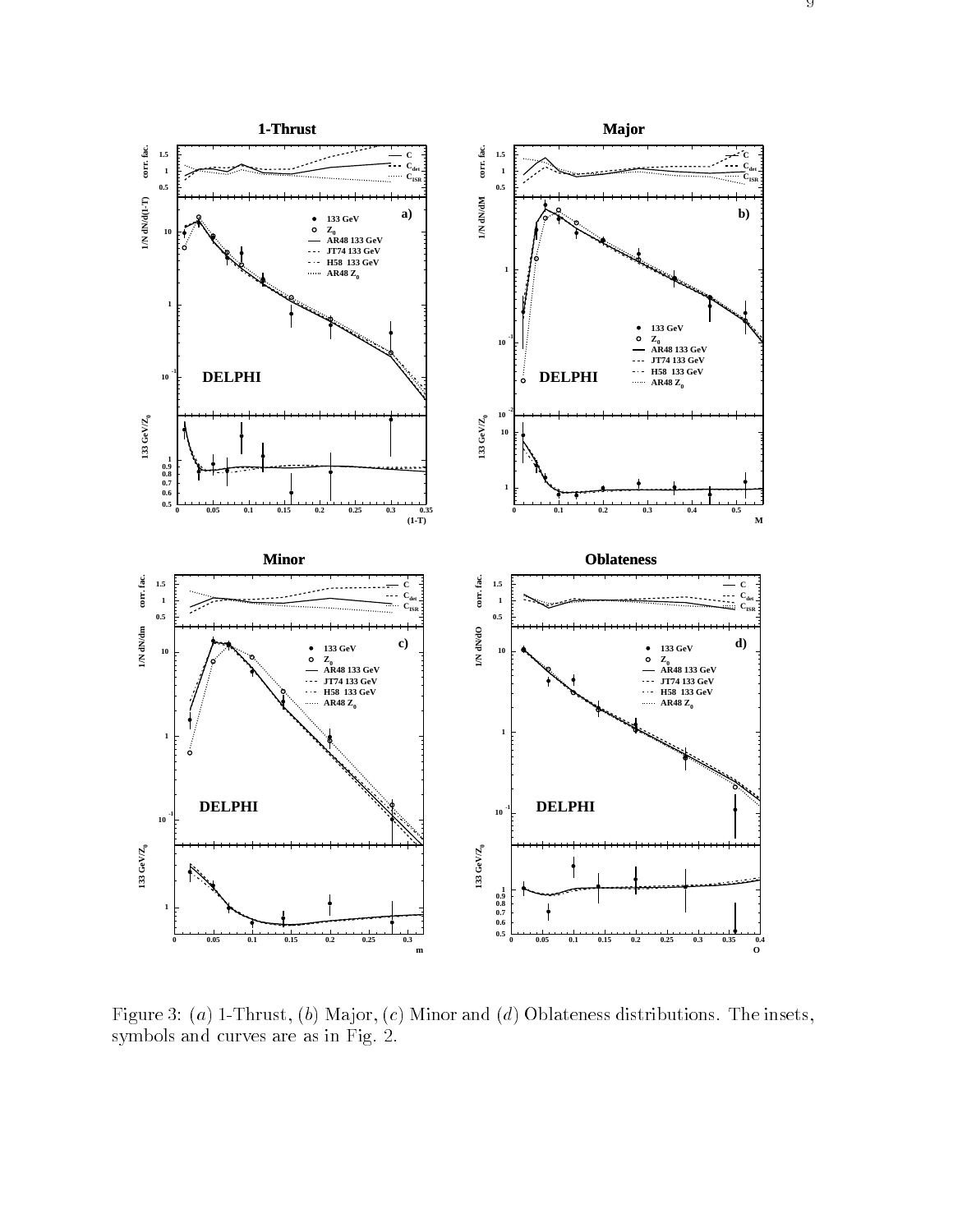



Figure 4: Distribution of (a) Wide Hemisphere Broadening, (b) Narrow Hemisphere Broadening,  $(c)$  Total Hemisphere Broadening and  $(d)$  Difference of the Hemisphere Broadenings. The insets, symbols and curves are as in Fig. 2.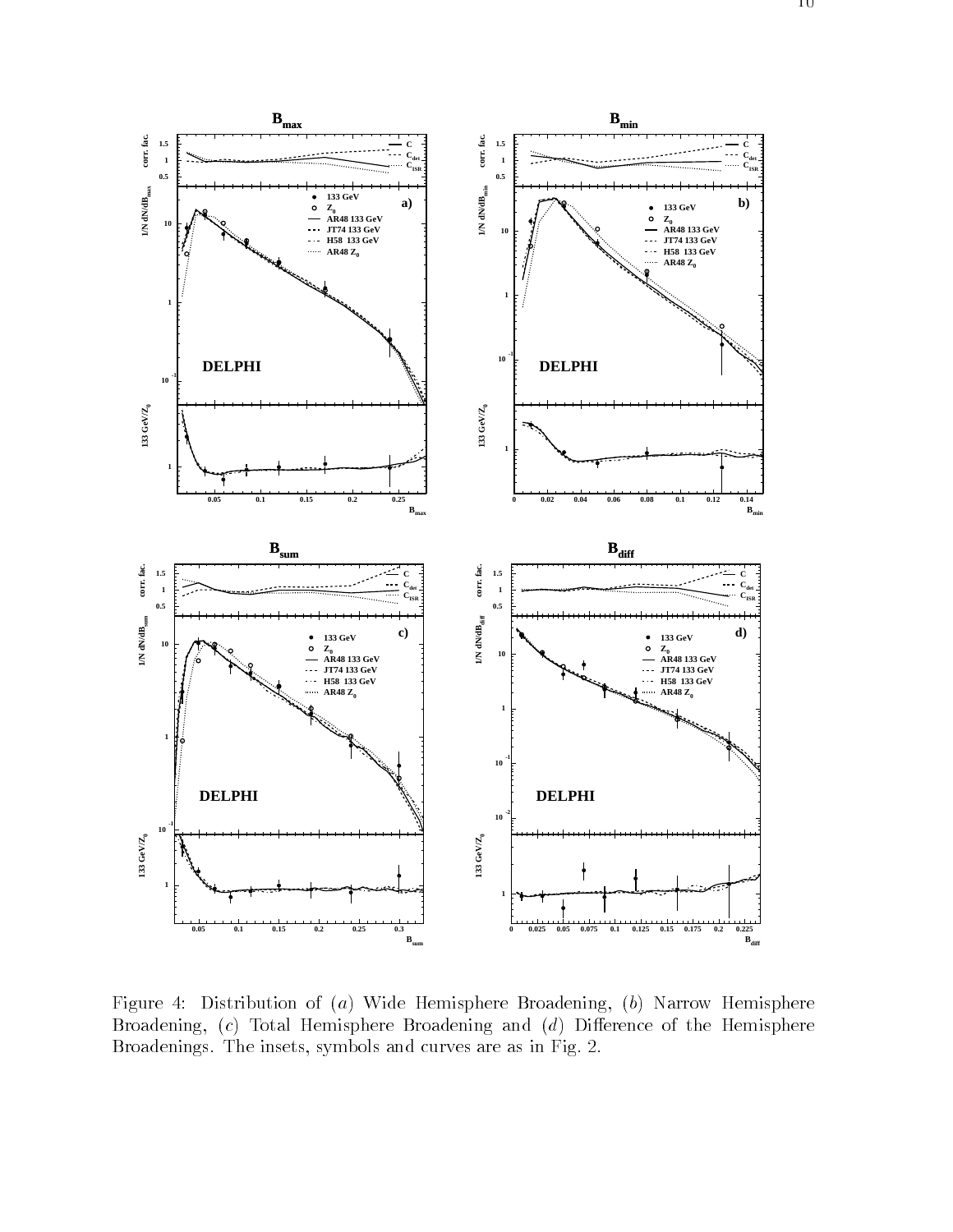

Figure 5: Measured 2-jet, 3-jet, 4-jet and 5-jet rates at 133 GeV as a function of  $y_{cut}$  for the Durham and JADE jet algorithms compared with the predictions of ARIADNE 4.8 (full curve), JETSET 7.4 (dashed), and HERWIG 5.8 (dotted).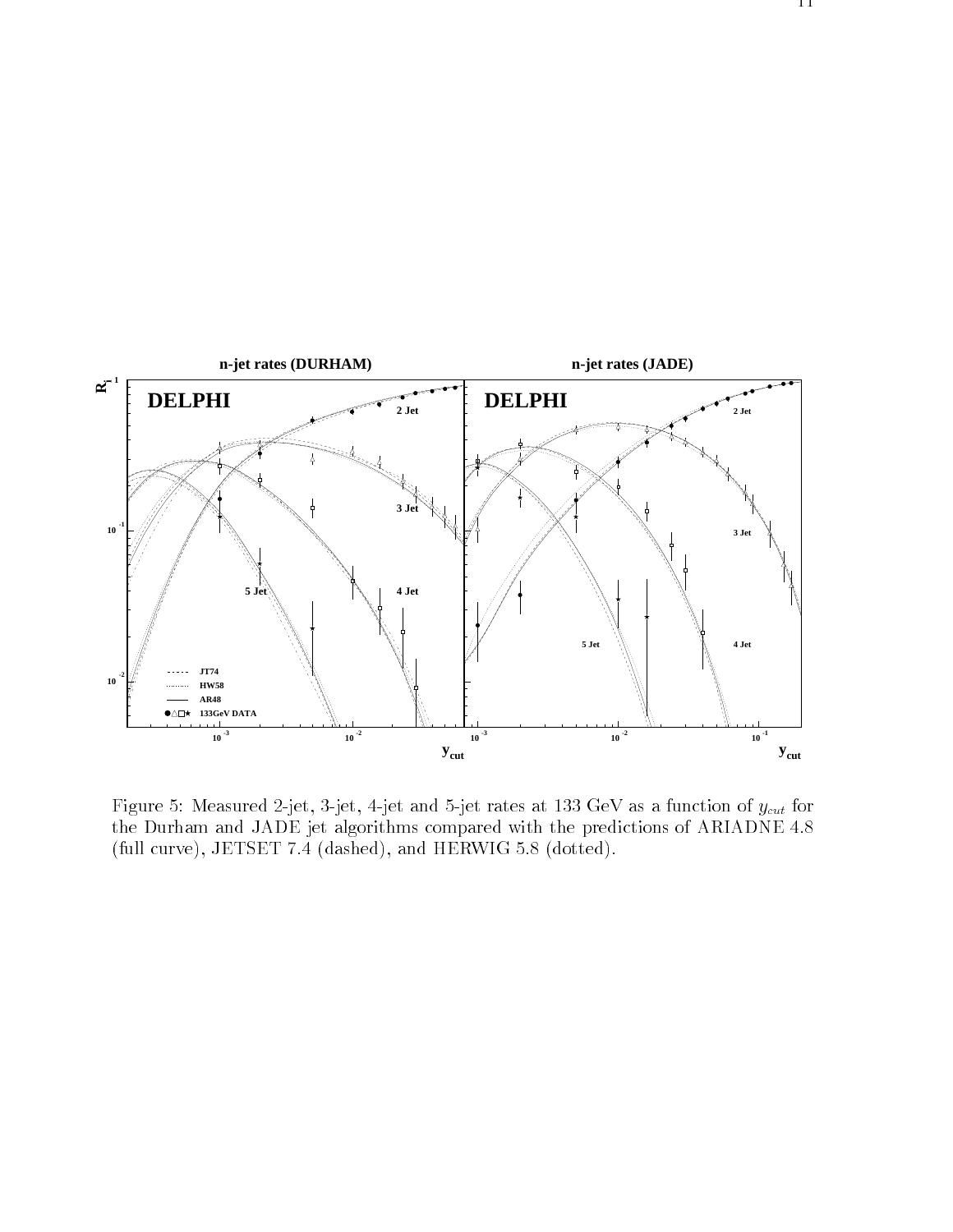

Figure 6: Energy dependence of event shape variables using the cuts (where relevant) defined in Table 2 compared with predictions of the ARIADNE, HERWIG, and JETSET fragmentation models. The curves correspond to the hadronic (full and dot-dashed curves close to data) and partonic (dashed curves showing weaker energy dependence) final states.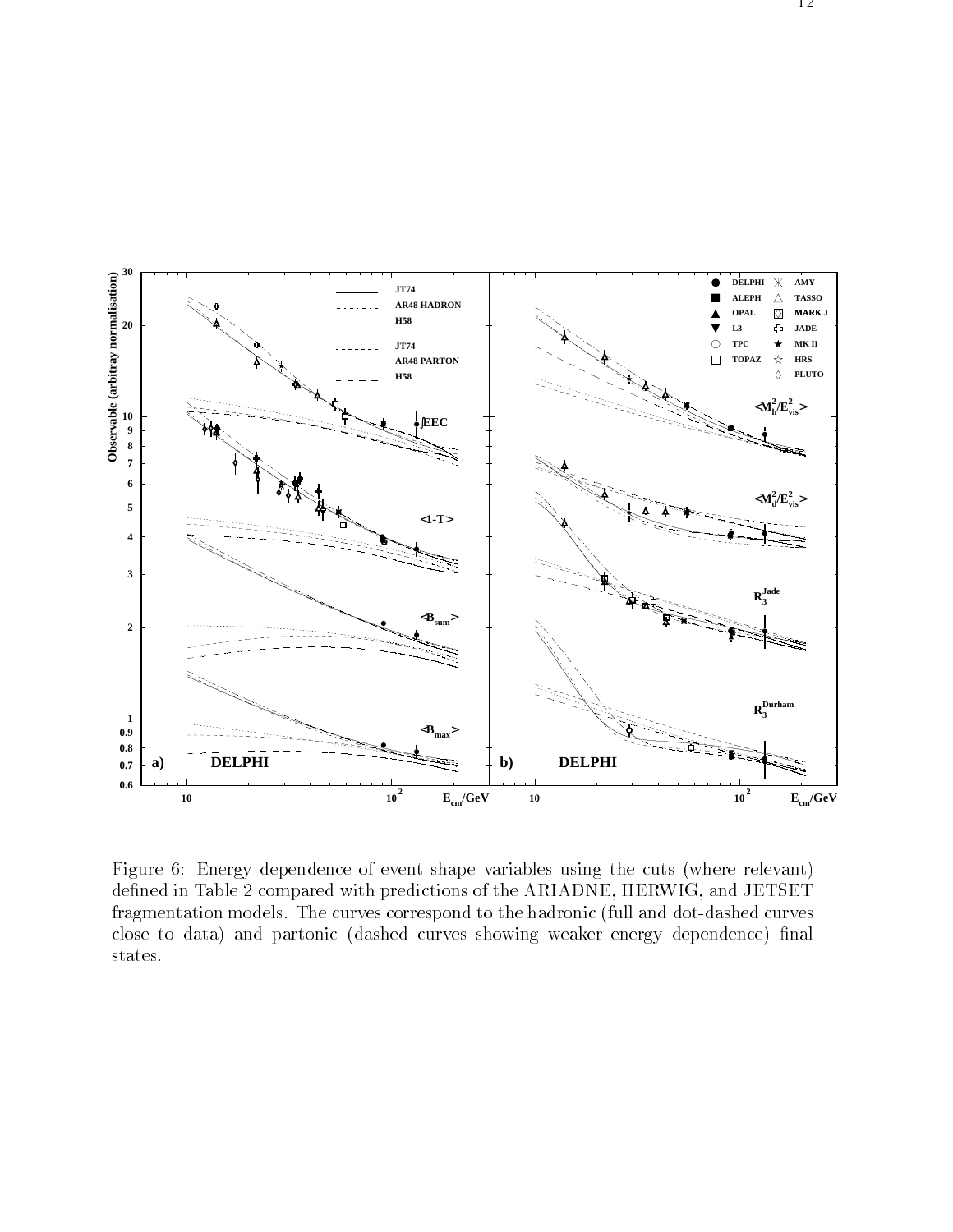

Figure 7: Energy dependence of event shape variables using the cuts (where relevant) defined in Table 2 compared with predictions of the ARIADNE, HERWIG, and JETSET fragmentation models. The curves correspond to the hadronic (full and dot-dashed curves close to data) and partonic (dashed curves showing weaker energy dependence) final states.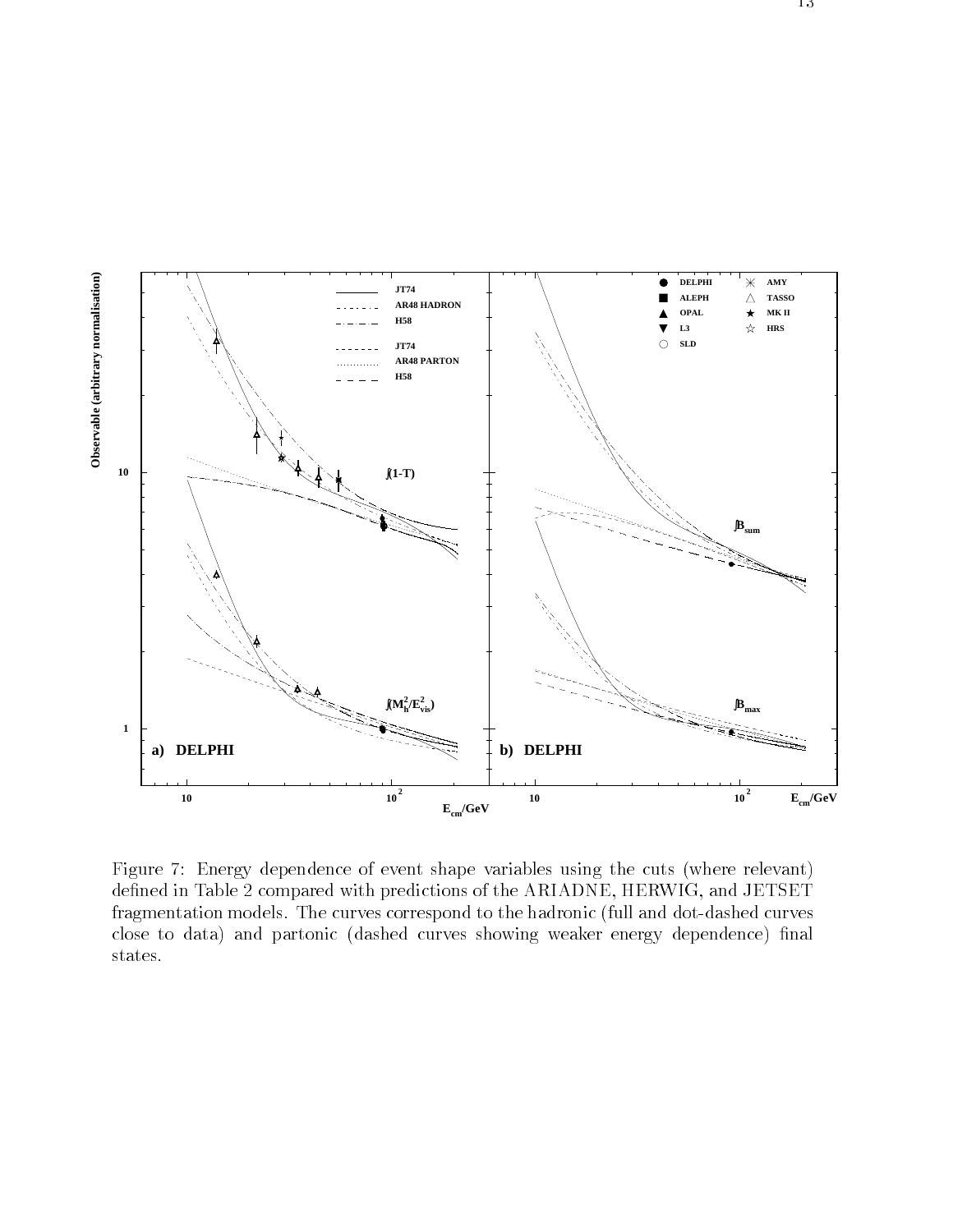![](_page_16_Figure_0.jpeg)

Figure 8: Energy dependence of event shape observables using the cuts defined in Table 2. The curves are results of the fits to equations (1-3). The corresponding parameters are given in Table 3. In b) the fits with  $C_2 =$ correspond to the pure second order perturbative prediction,  $\langle f_{pert}\rangle$ , the full curves represent the sum of the perturbative and power Figure 8: Energy dependence of event shape observables using the cuts defined in Table 2. The curves are results of the fits to equations (1-3). The corresponding parameters are given in Table 3. In b) the fits with  $C_2 =$ equations (1-3). The corresponding parameters are given in Table 3. In b) the fits with  $C_2 = 0$  are displayed. The dotted lines correspond to the pure second order perturbative prover prediction,  $\langle f_{pert}\rangle$ , the full curv correspond to the pure second order perturbative prediction,  $\langle f_{pert}\rangle$ , the full curves represent the sum of the perturbative and power<br>terms,  $\langle f_{pert}\rangle+\langle f_{pow}\rangle$ . terms,  $\langle f_{pert}\rangle + \langle f_{pow}\rangle$ .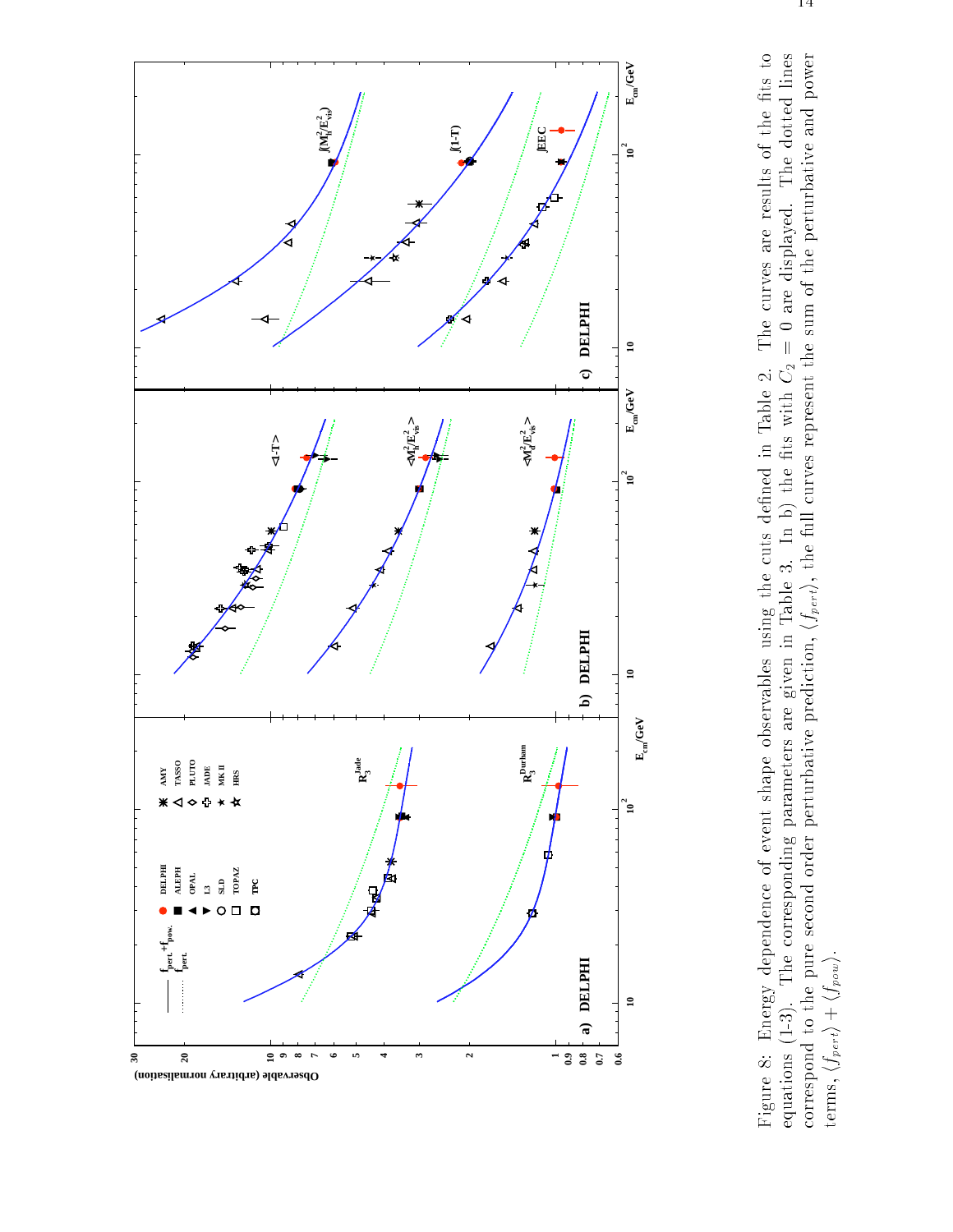| Observable                                                                    | $C_1$ (GeV)                                                                 | $C_2$ (GeV <sup>2</sup> )      | $\alpha_s(M_Z)$                                                          | $\chi^2/ndf$            |
|-------------------------------------------------------------------------------|-----------------------------------------------------------------------------|--------------------------------|--------------------------------------------------------------------------|-------------------------|
| $R_3^{Jade}$                                                                  | $(y_{cut} = 0.08)$ $ -3.59 \pm 0.55 $ 61.3 $\pm$ 7.6 $ 0.123 \pm 0.002 $    |                                |                                                                          | 8.0/13                  |
| $R_3^{Durha\,m}$                                                              | $(y_{cut} = 0.04)$   $-2.53 \pm 3.15$   31.0 $\pm$ 28.4   0.137 $\pm$ 0.019 |                                |                                                                          | 1.8/3                   |
| $\langle 1-T \rangle$                                                         | $0.67 \pm 0.20$<br>$0.77 \pm 0.07$                                          |                                | $1.0 \pm 2.0$ 0.126 $\pm$ 0.004 43.8/26<br>0.0 (fixed) $0.125 \pm 0.002$ | 44.1/27                 |
| $\left\langle \frac{M_h^2}{E_{vis}^2}\right\rangle$                           | $0.76 \pm 0.26$<br>$0.54 \pm 0.08$                                          | $-2.9 \pm 3.3$                 | $0.116 \pm 0.006$<br>0.0 (fixed) $ 0.121 \pm 0.002 $                     | 6.3/9<br>7.1/10         |
| $\left\langle \frac{M_d^2}{E_{vis}^2} \right\rangle$                          | $0.03 \pm 0.15$<br>$0.0$ (fixed)<br>$0.19 \pm 0.04$                         | $2.0 \pm 1.8$<br>$2.4 \pm 0.5$ | $0.100 \pm 0.006$<br>$0.101 \pm 0.002$<br>0.0 (fixed) $0.094 \pm 0.002$  | 5.6/6<br>5.7/7<br>6.9/7 |
| $\int (1-T)$<br>T < 0.8                                                       | $0.36 \pm 0.03$                                                             |                                | $0.9 \pm 1.18$ 0.120 (fixed)                                             | 19.2/9                  |
| $\int \frac{M_h^2}{E_{vis}^2}$<br>$\left \frac{M_h^2}{E^2}\right >0.1\right $ | $0.05 \pm 0.03$                                                             | $9.6 \pm 0.9$                  | $\vert 0.120 \, (\text{fixed}) \vert$                                    | 7.1/5                   |
| $f$ EEC<br>$ \cos \theta  < 0.5$                                              | $1.26 \pm 0.05$                                                             |                                | $4.6 \pm 0.8$ 0.120 (fixed)                                              | 66/12                   |

Table 3: Fits to the mean values and integrals of event shape variables at all available energies.

Satisfactory fits are obtained in most cases. Only for  $\langle 1 - T \rangle$ ,  $\int (1 - T)$ , and especially for  $\int EEC$  are the  $\chi^2/ndf$  values too large. However, Fig. 8 shows that this is largely due to discrepancies between the data of the different experiments.

It is remarkable that this simple model leads to perturbative and hadronisation contributions comparable with those obtained from the fragmentation models (compare Fig. 8 with Figs. 6 and 7). The values of  $\alpha_s$  obtained are reasonable for many fits. However they should not be interpreted quantitatively, given the simplied power dependence assumed in the fits.

The intrior  $R_3$ <sup>224</sup> requires terms proportional to  $1/E$  and to  $1/E^2$  as well as a significant  $\mathcal{O}(\alpha_s)$  term (compare Table 3 and Fig. 8a). The term proportional to  $1/E$  is negative and is partly compensated over a wide range in energy by a strong contribution proportional to  $1/E^2$  . Thus the overall power correction for  $R_3^{\text{max}}$  is small over a wide range in energy.

The same behaviour is perhaps observed for  $R_3$  and  $\mu$  although the power terms are very poorly determined in this case because no very low energy data are available, and they could both be absent. This is unfortunate, since the Monte Carlo predictions suggest a similar energy behaviour for  $n_3$  and  $n_3$  (see Fig. 6), contrary to a theoretical prediction [29] which expects a 1/E term for  $R_3$  and only a 1/E power term in case of  $R_3^{Durham}$ . 3 .

The event shape means  $\left(1 - T\right)$  and  $\left\langle M_h / E_{vis} \right\rangle$  require only a  $1/L$  power behaviour, as predicted in  $(\ell, 29)$ : fixing  $C_2$  to zero changes  $\chi$  -only marginally (see Table 5). For  $\langle M_{d}/E_{vis}^{-}\rangle$ , the overall power correction is smaller, and successful fits can be obtained using either the  $1/E$  or  $1/E<sup>2</sup>$  term alone. In all cases, however, the fitted value of  $\alpha_s$ is rather small. For  $\langle M_{d}^{+}/E_{vis}^{-}\rangle$ , contrary to other observables, the  $f_{pert}$  term determined from the fit (see Fig. 8b) and the parton level curves (see Fig. 6b) are on opposite sides of the data.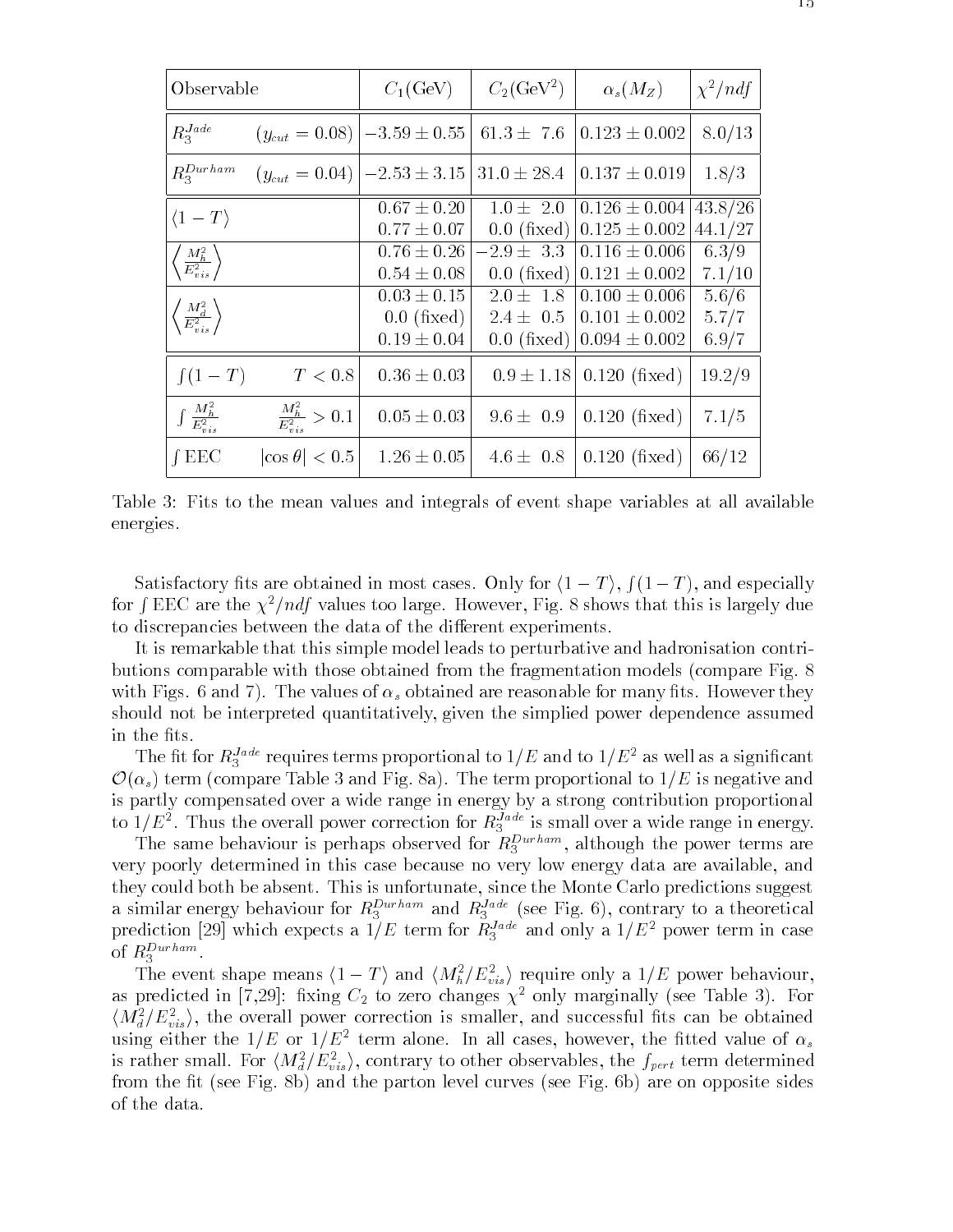| $E_{cm} \leq M_Z$ |                                                                                  |                 |                                                |       |
|-------------------|----------------------------------------------------------------------------------|-----------------|------------------------------------------------|-------|
| Observable        | $\alpha$                                                                         | $\alpha_s(M_Z)$ | $ \Lambda_{\overline{MS}} $ MeV $ \chi^2/ndf $ |       |
|                   | $\langle 1 - T \rangle$ $\mid$ 0.534 $\pm$ 0.012 $\mid$ 0.118 $\pm$ 0.002 $\mid$ |                 | $224 + 19$                                     | 43/24 |
|                   | $\langle M_h^2/E_{vis}^2 \rangle$   0.435 $\pm$ 0.015   0.114 $\pm$ 0.002        |                 | $182 + 18$                                     |       |

Table 4: Results of the fits to the energy dependence of the event shape means according to the prescription given in [7]. The errors shown are experimental.

It is of interest to search for observables which have no leading  $1/E$  term, so that the power correction disappears more rapidly with increasing energy, and the  $\alpha_s$  value extracted at high energy may be more reliable. Fig. 8c shows the fits to  $\int (M_h^2/E_{vis}^2),$  $f(1 - T)$  and fEEC, where the ranges of the variables dominated by 2 jet events are excluded in all cases. As the data quality for these variables is relatively poor,  $\alpha_s$  was fixed to  $0.120$  for these fits. It is indeed possible to describe the energy dependence of  $\int (M_h^2/E_{vis}^2)$  by a  $1/E^2$  power term only, but  $\int (1-T)$  and  $\int \text{EEC}$  both require significant  $1/E$  terms. It was correctly predicted [6] that the leading power term of  $\int (M_h^2/E_{vis}^2)$ should be proportional to  $1/E<sup>2</sup>$ , whereas for fEEC it should be proportional to  $1/E$ , because 2-jet events can be shown to always contribute to  $\int EEC$  while only events where a hard gluon radiation took place enter  $\int (M_h^2/E_{vis}^2)$ . However, the same argument was used to predict that, as for  $\int (M_h^2/E_{vis}^2)$ , the leading power term for  $\int (1-T)$  should be proportional to  $1/E^2$ , and it is not. This may be because, for  $f(1-T)$ , the properties of the whole event enter, whereas while for  $\int (M_h^2/E_{vis}^2)$  only the hemisphere containing the hard radiation contributes.

It is also worth noting that Fig. 6b) suggests that  $\int B_{max}$  may also show a power behaviour similar to that of  $\int (M_h^2/E_{vis}^2)$  and thus be equally well suited for determining  $\alpha_s.$ 

#### 3.3 Fragmentation Model Independent Determination of  $\alpha_s$

In order to infer  $\alpha_s$  quantitatively from the 133 GeV data independently of fragmentation models, the observables  $\langle 1 - I \rangle$  and  $\langle M_H | E_{vis} \rangle$  were chosen as their power terms are well determined by the data and agree with expectations [7,29], and they are reasonably well measured at 133 GeV. The prescription given in [7] was followed, where  $\langle f \rangle = \langle f_{pert} \rangle + \langle f_{pow} \rangle$  with

$$
\langle f_{pow} \rangle = a_f \cdot \frac{\mu_I}{E_{cm}} \left[ \bar{\alpha}_0(\mu_I) - \alpha_s(\mu) - \left( b_0 \cdot \log \frac{\mu^2}{\mu_I^2} + \frac{K}{2\pi} + 2b_0 \right) \cdot \alpha_s^2(\mu) \right],\tag{4}
$$

 $\bar{\alpha}_0$  being a non-perturbative parameter accounting for the contributions to the event shape below an infrared matching scale  $\mu_I$ ,  $K = (67/18 - \pi^2/6)C_A - 5N_f/9$  and  $a_f = 4C_f/\pi$ . Using this approach the value of  $\alpha_s$  was inferred in two steps.

Firstly, equations 1, 2 and 4 were used to fit  $\alpha_s$  and  $\bar{\alpha}_0$  to the variables  $\langle 1 - T \rangle$  and  $\langle M_h/L_{vis} \rangle$  obtained from data for energies up to  $L_{cm} = M_Z$  [11,28] using  $\mu_I =$  2 GeV and  $\mu = E_{cm}$ . The results of these fits are listed in Table 4. The value of  $\bar{\alpha}_0$  should be around 0.5 [29], in agreement with the observation. To estimate the influence of higher order terms missing in the second order prediction, the renormalisation scale  $\mu$  in equation 4 was varied between  $0.5E_{cm}$  and  $2E_{cm}.$  This changed  $\alpha_s$  by  $_{-0.004}.$  The scale  $\mu_I$  was varied by  $\pm 1$  GeV, ie by  $\pm 50\%$ , which changed  $\alpha_s(M_Z)$  by  $\pm 0.002$ . Thus, the combined value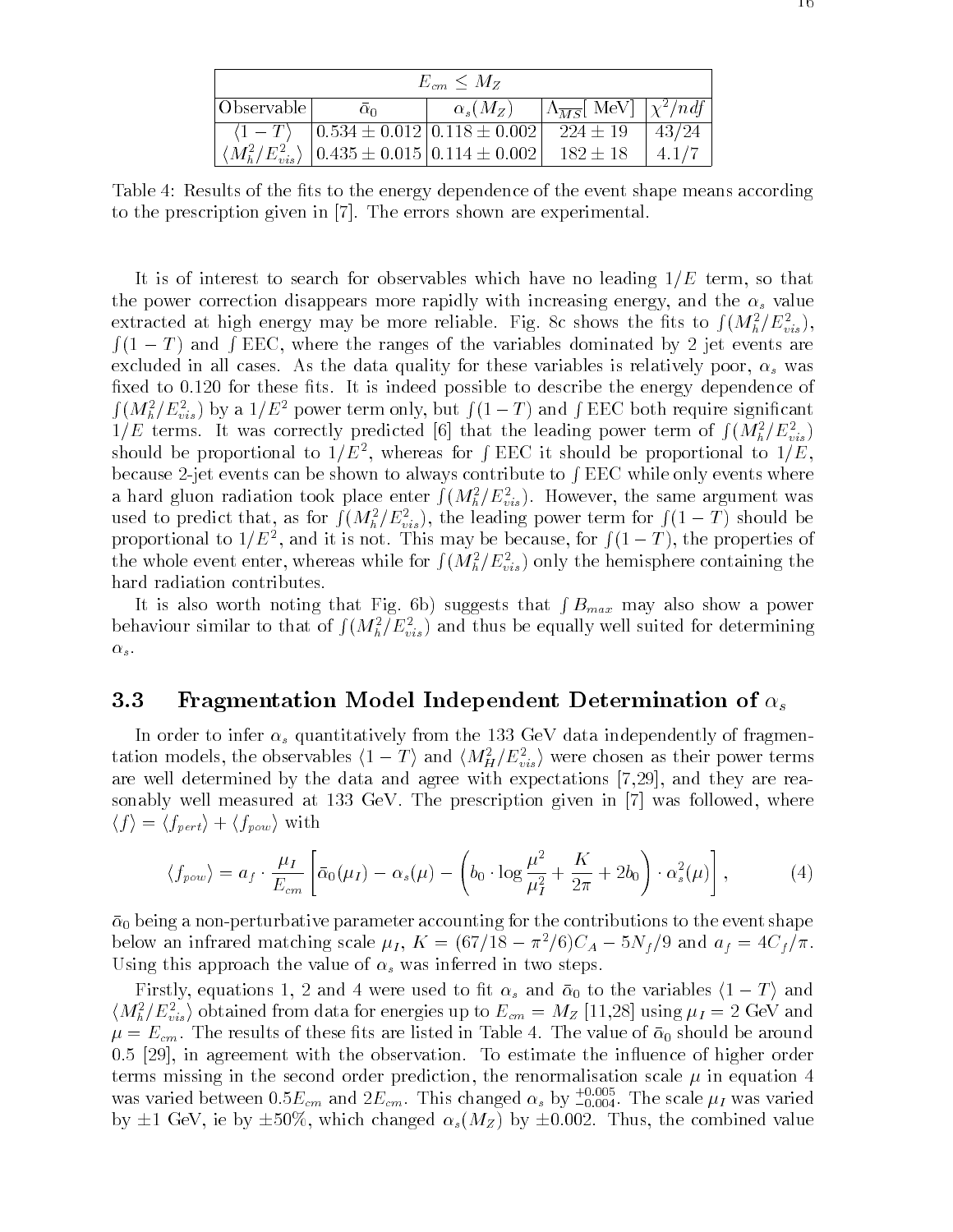| DELPHI $\langle E_{cm} \rangle = 133$ GeV |       |                                                                                                                                                                                                 |  |                   |
|-------------------------------------------|-------|-------------------------------------------------------------------------------------------------------------------------------------------------------------------------------------------------|--|-------------------|
|                                           |       | $\text{Observeable} \left[ \bar{\alpha}_0 \text{ (fixed)} \right] = \alpha_s(M_Z) = \left[ \Lambda_{\overline{MS}} \right] \text{ MeV} \left[ \left[ \alpha_s(133 \text{ GeV}) \right] \right]$ |  |                   |
| $\langle 1-T \rangle$                     | 0.534 | $\begin{array}{ l c c c c c c c c } \hline 0.124 \pm 0.008 & 316^{+135}_{-106} & 0.117 \pm 0.007 \hline \end{array}$                                                                            |  |                   |
| $\langle M_h^2/E_{vis}^2 \rangle$         |       | $0.435$ $\vert 0.122 \pm 0.009 \vert$ $276^{+151}_{-110}$                                                                                                                                       |  | $0.115 \pm 0.008$ |

Table 5: Results from the evaluation of  $\alpha_s$  from 133 GeV data using equation 4. The errors shown are experimental.

of  $\alpha_s$  and  $\Lambda_{\overline{MS}}$  from the data up to and including Z energies [11,28] is:

 $\alpha_s(M_Z) = 0.116 \pm 0.002_{exp-0.005}$ theo  $\Lambda_{MS} = (203 \pm 19_{exp-50}$ theo) MeV.

The result is consistent with other determinations of  $\alpha_s$  from event shapes [3]. However, it should be noted that no Monte Carlo fragmentation model was needed for this measurement.

Secondly, values of  $\alpha_s$  were obtained from the data at  $\langle E_{cm} \rangle = 133$  GeV alone, using the values of  $\bar{\alpha}_0$  extracted from the lower energy data. The results are listed in Table 5. To estimate the scale error,  $\mu$  and  $\mu$  were varied as above, using  $\bar{\alpha}_0$  from the corresponding low energy data nt. The renormalisation scale error is  $\frac{1}{-0.004},$  and the error from the choice of  $\mu_I$  is  $\pm 0.001$ . Combining the experimental errors assuming maximal correlation gives:

$$
\alpha_s(133 \text{ GeV}) = 0.116 \pm 0.007_{exp} + 0.005 \over 0.004_{theo} + \Lambda_{\overline{MS}} = (296 + 135 + 101 \over 0.06_{exp} - 64_{theo}) \text{ MeV},
$$

consistent with the value at the Z mass. This is comparable with recent measurements of  $\alpha_s$ (133 GeV) from other LEP collaborations [23–25]. Even though the theoretical errors can be ignored when comparing  $\alpha_s(M_Z)$  with  $\alpha_s(133 \text{ GeV})$ , the small statistics of the high energy data so far do not allow a conclusion on the running of  $\alpha_s$  between the Z energy and 133 GeV.

### 4 Summary

Inclusive charged particle distributions and event shape distributions have been measured from 321 events obtained with the DELPHI detector at centre of mass energies of 130 and 136 GeV.

Compared with the Z data, the  $\xi_p$  and rapidity distributions show the expected increases in the peak position and maximum rapidity respectively, a large increase in particle production is observed at high transverse momentum, and the events appear more 2-jet-like on average.

The ARIADNE, HERWIG, and JETSET fragmentation models quantitatively describe the changes observed in the inclusive charged particle spectra and in the event shape distributions.

The energy dependence of the event shape means is very well described by the models, as well as by a simple power law plus  $\mathcal{U}(\alpha_s)$  dependence. The hadronisation corrections estimated by the two methods are similar. Among the observables considered, the hadronisation correction at high energy is smallest  $(\leq 5\%)$  for the jet rates, for the heavy hemisphere mass variable  $\langle M_h / E_{vis} \rangle$ , and for the wide hemisphere broadening  $\langle D_{max} \rangle$ .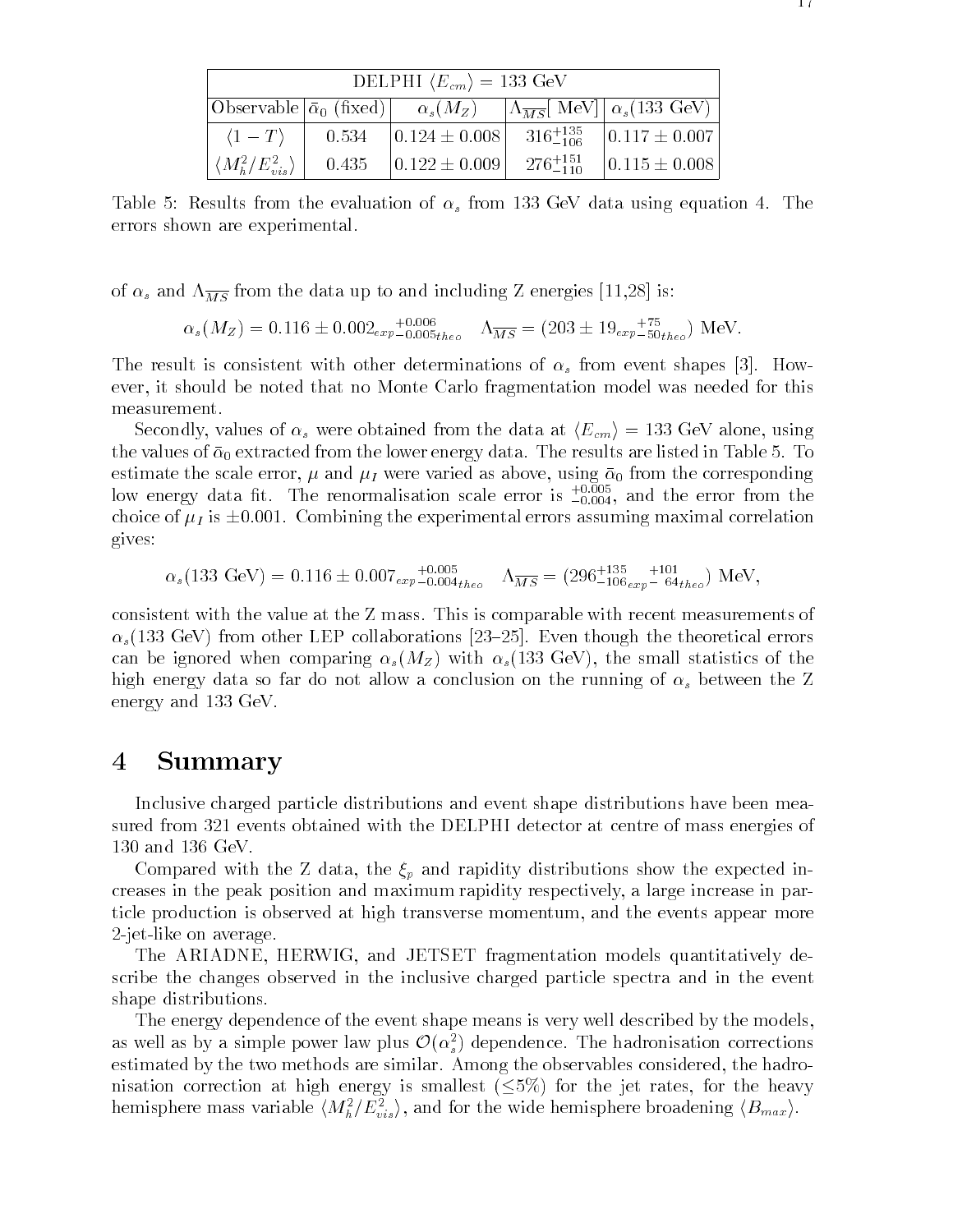From the energy dependences of the mean  $(1-Thrust)$  and heavy hemisphere mass,  $\alpha_s$  is measured to be:

$$
\alpha_s(M_Z) = 0.116 \pm 0.002_{exp-0.005_{theo}}^{+0.006}
$$

from the data up to Z energies [28] and

$$
\alpha_s(133 \text{ GeV}) = 0.116 \pm 0.007_{exp-0.004_{theo}}^{+0.005}
$$

from the high energy data reported here, independently of Monte Carlo fragmentation model corrections.

The smaller theoretical uncertainty of  $\alpha_s(133 \text{ GeV})$  results from from the higher energy, and the improved convergence of the perturbation series due to the inclusion of equation 4 compared to an ansatz using only  $f_{pert}$ . However, the large statistical error of  $\alpha_s$  compared to [23-25] results from the almost linear relation between  $\langle f \rangle$  and  $\alpha_s$ .

No conclusion is possible on a running of the strong coupling constant between the Z energies and 133 GeV because of the small statistics of the high energy data.

#### Acknowledgements

We are greatly indebted to our technical collaborators and to the funding agencies for their support in building and operating the DELPHI detector, and to the members of the CERN-SL Division for the excellent performance of the LEP collider.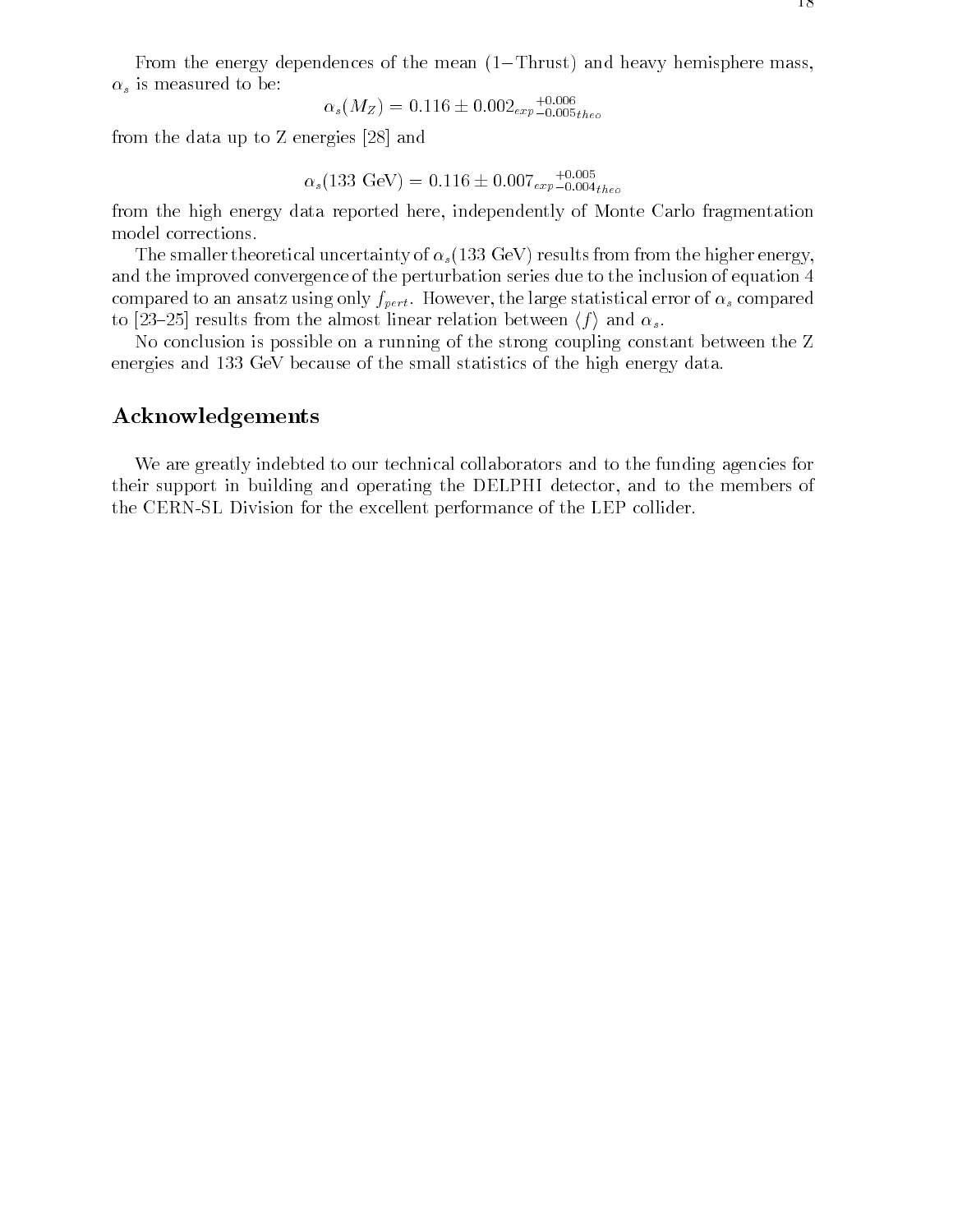### References

- [1] Z Physics at LEP I, CERN 89-08 Vol. 1.
- [2] R.K. Ellis, D.A. Ross, A.E. Terrano, Nucl. Phys. B178 (1981) 421.
- [3] B.R. Webber, Proceedings of the XXVII ICHEP Glasgow 1994, Vol 1.
- [4] PLUTO Coll., C. Berger et al., Z. Phys. **C12** (1982) 297.
- [5] B.R. Webber, Phys. Lett. B339 (1994) 148.
- [6] P. Nason and M.H. Seymour, Nucl. Phys. B454 (1995) 291.
- [7] Yu.L. Dokshitzer and B.R. Webber, Phys. Lett. **B352** (1995) 451.
- [8] R. Akhoury, V.I. Zakharow, Nucl. Phys. B465 (1996) 295.
- [9] DELPHI Coll., P. Aarnio et al., Nucl. Instr. Meth. A303 (1991) 187.
- [10] DELPHI Coll., P. Abreu et al., Nucl. Instr. Meth. A378 (1996) 57.
- [11] DELPHI Coll., P. Abreu et al., CERN-PPE/96-120 subm. to Z. Phys. C.
- [12] HEPDATA Database, http://durpdg.dur.ac.uk/HEPDATA/REAC, search command "EXP CERN-LEP-DELPHI";
	- see also "HEPDATA World Wide Web User Guide", M.R. Whalley, DPDG/96/01.
- [13] S. Catani et al., Phys. Lett. B269 (1991) 432.
- [14] T. Sjöstrand, Comp. Phys. Comm. **39** (1986) 347; T. Sjöstrand and M. Bengtsson, Comp. Phys. Comm. 46 (1987) 367.
- [15] J.E. Campagne and R. Zitoun, Z. Phys. C43 (1989) 469.
- [16] L. Lönnblad, Comp. Phys. Comm. **71** (1992) 15.
- [17] G. Marchesini et al., Comp. Phys. Comm. 67 (1992) 465.
- [18] C.P. Fong and B.R. Webber, Phys. Lett. B229 (1989) 289.
- [19] DELPHI Coll., P. Abreu et al., Phys. Lett. B275 (1992) 231.
- [20] Yu.L. Dokshitzer et al., Basics of Perturbative QCD, Editions Frontieres, Gif-sur-Yvette, 1991.
- [21] M. Schmelling, Physica Scripta 51 (1995) 676.
- [22] DELPHI Coll., P. Abreu et al., Phys. Lett. B372 (1996) 172.
- [23] L3 Coll., M. Acciarri et al., Phys. Lett. B371 (1996) 137.
- [24] ALEPH Coll., CERN-PPE/96-43, to be published in Phys. Lett. **B**.
- [25] OPAL Coll., CERN-PPE/96-47, to be published in Phys. Lett. **B**. [26] Physics at LEP II, CERN 96-01 Vol. 2, I. G. Knowles et al.,
- QCD Event Generators, hep-ph/9601212.
- [27] S. Bethke et al., Phys. Lett. B213 (1988) 235.
- [28] ALEPH Coll., D. Decamp et al., Phys. Lett. B284 (1992) 163. ALEPH Coll., D. Buskulic et al. Z. Phys. C55 (1992) 209. AMY Coll., I.H. Park et al., Phys. Rev. Lett. 62 (1989) 1713. AMY Coll., Y.K. Li et al. Phys. Rev.  $\mathbf{D41}$  (1990) 2675. CELLO Coll., H.J. Behrend et al., Z. Phys. C44 (1989) 63. HRS Coll., D. Bender et al., Phys. Rev. D31 (1985) 1. JADE Coll., W. Bartel et al., Z. Phys. C25 (1984) 231. JADE Coll., W. Bartel et al., Z. Phys. C33 (1986) 23. L3 Coll., B. Adeva et al. Z. Phys. C55 (1992) 39. Mark II Coll., A. Peterson et al., Phys. Rev. **D37** (1988) 1. Mark II Coll., S. Bethke et al., Z. Phys. C43 (1989) 325. MARK J Coll., D. P. Barber et al., Phys. Rev. Lett. 43 (1979) 831. OPAL Coll., P. Acton et al., Z. Phys. C59 (1993) 1. PLUTO Coll., C. Berger et al., Z. Phys. C12 (1982) 297.
	-
	- SLD Coll., K. Abe et al. Phys. Rev. D51 (1995) 962.